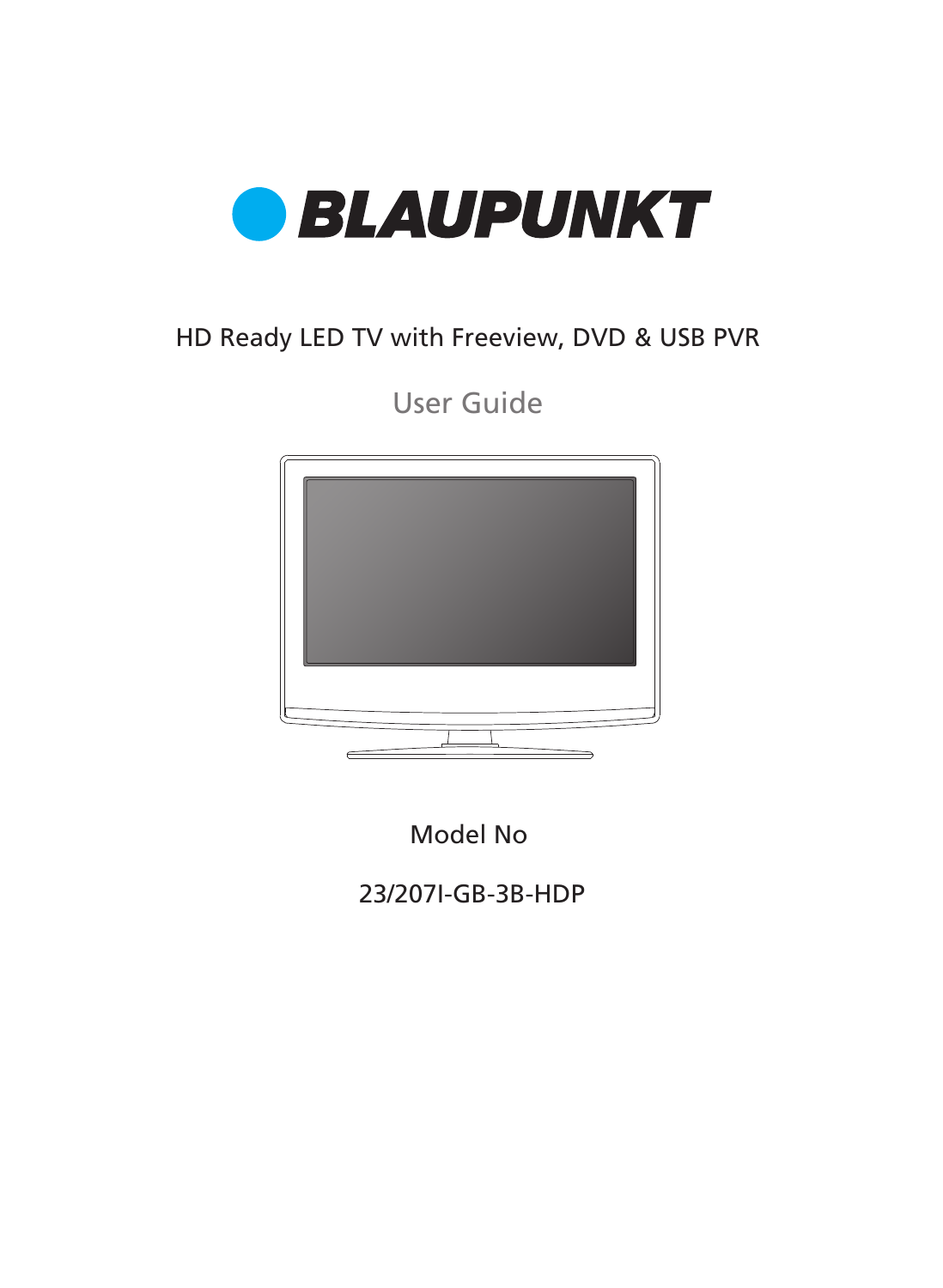## **Important safety instruction**



## **Please read these instructions. All the safety and operating instructions should be read before the appliance is operated.**

#### **Warnings**

Television sets which weigh 20kg or more must be lifted and carried by at least 2 people.

This television does not contain any parts that are serviceable by the user. In case of a fault, contact the manufacturer or authorised service department. Exposing the internal parts inside the TV may endanger your life. The manufacturers guarantee does not extend to faults caused by repairs carried out by unauthorised third parties.



To prevent spread of fire. keep candles or other open flames away from this product at all times

• To reduce the risk of fire, electric shock or damage to the TV, do not expose it to dust, rain or moisture. Never expose the TV to dripping or splashing and do not place objects filled with liquids on or near the TV.

• Do not connect any external devices (DVD player, games console etc) when the TV is switched on. Disconnect both the TV and device from the mains before connecting. Only switch appliances on when the connection process is complete.

• Do not place the television in a confined space and do not obstruct the ventilation openings at the rear of the television.

• When installing on a wall, ensure the TV is at least 5cm from the wall for ventilation.

• Always ensure that the TV's ventilation openings are not covered with items such as newspapers, tablecloths, curtains, etc.

• Dispose of this television and any components including batteries in an environmentally friendly manner. If in doubt, please contact your local authority for details of recycling.

• Ensure this TV is used in moderate climates only.

#### **WARNING: Never place a television set on an unstable location. A television set may fall, causing serious personal injury or death. Many injuries, particularly to children, can be avoided by taking simple precautions such as:**

• Use cabinets or stands recommended by the manufacturer of the television set.

• Only use furniture that can safely support the television set.

Ensure the television set is not overhanging the edge of the supporting furniture.

• Do not place the television set on tall furniture (for example, cupboards or bookcases) without anchoring both the furniture and the television set to a suitable support.

• Do not place the television set on cloth or other materials that may be located between the television set and supporting furniture.

• Please educate children about the dangers of climbing on furniture to reach the television set or its controls.

If your existing television set is being retained and relocated, the same considerations as above should be applied.

### **Safety**

• For your safety, this appliance is fitted with a fused 3 pin mains plug. Should the fuse need to be replaced, ensure that any replacement is of the same amperage and approved with the BSI mark.

• Never try and replace the mains plug unless you have adequate qualifications and are legally authorised to do so. In the event that a replacement mains cable is required, contact the manufacturer for a suitable replacement.

Never use the television if it is damaged in any way. Always place the television on a flat level surface

avoiding anywhere which may be subject to strong vibration.

The ideal distance to watch the television is approximately five times the length of the diagonal measurements of the TV screen.

Ensure the television is not placed on top of the power cable as the weight of the television may damage the cable and cause a safety hazard.

• Never place mobile phones, speakers or any other device which may cause magnetic or radio interference, near the television. If interference is apparent, move the device causing the interference away from the television.

• To disconnect the apparatus from the mains, please use the mains plug located on the underside/rear of the TV.

• Ensure that the mains plug is always easily accessible.

#### **WARNING: Excessive noise when using earphones and headphones can cause loss of hearing.**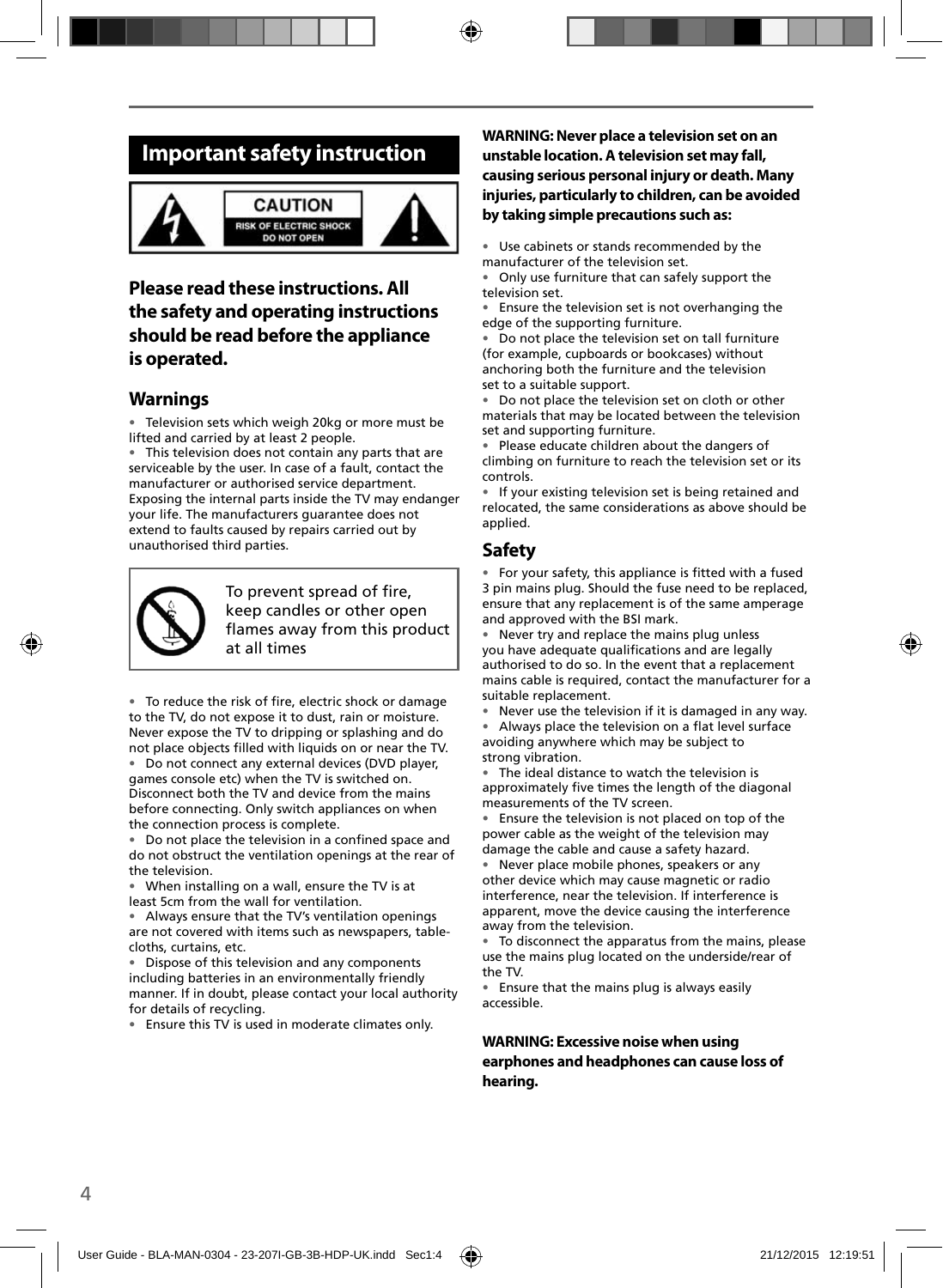## **Important safety instruction**



#### **Maintenance**

• To clean your TV, wipe with a soft, dry cloth. If the surfaces are extremely dirty, use a soft cloth dipped in a soap and water solution or a weak detergent solution.

• Never use alcohol, paint thinner or benzene to clean this unit.

Before using a chemically treated cloth, read the instructions that came with the cloth carefully.

#### **CAUTION: If water or other liquid enters the television through the display panel surface, a malfunction may occur.**



### **Packaging**

• The safest way to transport your item is in the original box/packaging - please save your packaging for this.

• You will need the original box/packaging in the event of warranty/service repair or support. We are unable to carry out warranty/service if you are unable to package the item correctly.

#### **Important information regarding use of video games, computers, captions or other fi xed image displays**

The extended use of fixed image program material can cause a permanent "shadow image" on the LCD/LED panel, also known as "screen burn".

This "shadow image" can appear in the background during normal viewing. This type of irreversible LCD/LED panel deterioration can be limited by observing the following steps:

1. Reduce the brightness/contrast setting to a minimum suitable viewing level.

2. Do not display the fixed image for extended periods of time.

3. Turn the power off when not in use.

Examples of images that are more likely to cause "screen burn" are as follows (this is not an exhaustive list):

• TV channel logos: e.g. shopping channel logos and pricing displays - especially if they are bright and stationary. Moving or low-contrast graphics are less likely to cause ageing of the screen.

- Time displays.
- Teletext: Do not view a stationary page for a long period of time

• TV/DVD menus: e.g. listings of DVD disc content. Pause mode: Do not leave the TV in pause mode for long periods of time, e.g. when watching DVDs or videos.

**Important: Once 'shadow image/screen burn' occurs, it will never disappear and is not repairable under warranty.**

### **How do I dispose of this product?**

**UK:** Waste electrical products should not be disposed of with household waste. Please dispose of the product at a designated collection point for recycling of WEEE. For your nearest facilities, please see www.recycle-more.co.uk or in store for details.



**ROI:** Waste electrical products should not be disposed of with household waste. Separate disposal facilities exist. Check with your local authority or retailer for recycling advice.

#### **Batteries**

• Do not expose batteries to high temperatures, excessive heat, prolonged sunshine or fire as this may cause leakage, explosion or ignition.

Observe the correct polarity when inserting batteries. • Do not use different types of batteries together or

mix old and new batteries. • Dispose of batteries in an environmentally friendly way.

• Certain regions may regulate the disposal of batteries. Please consult your local authority.

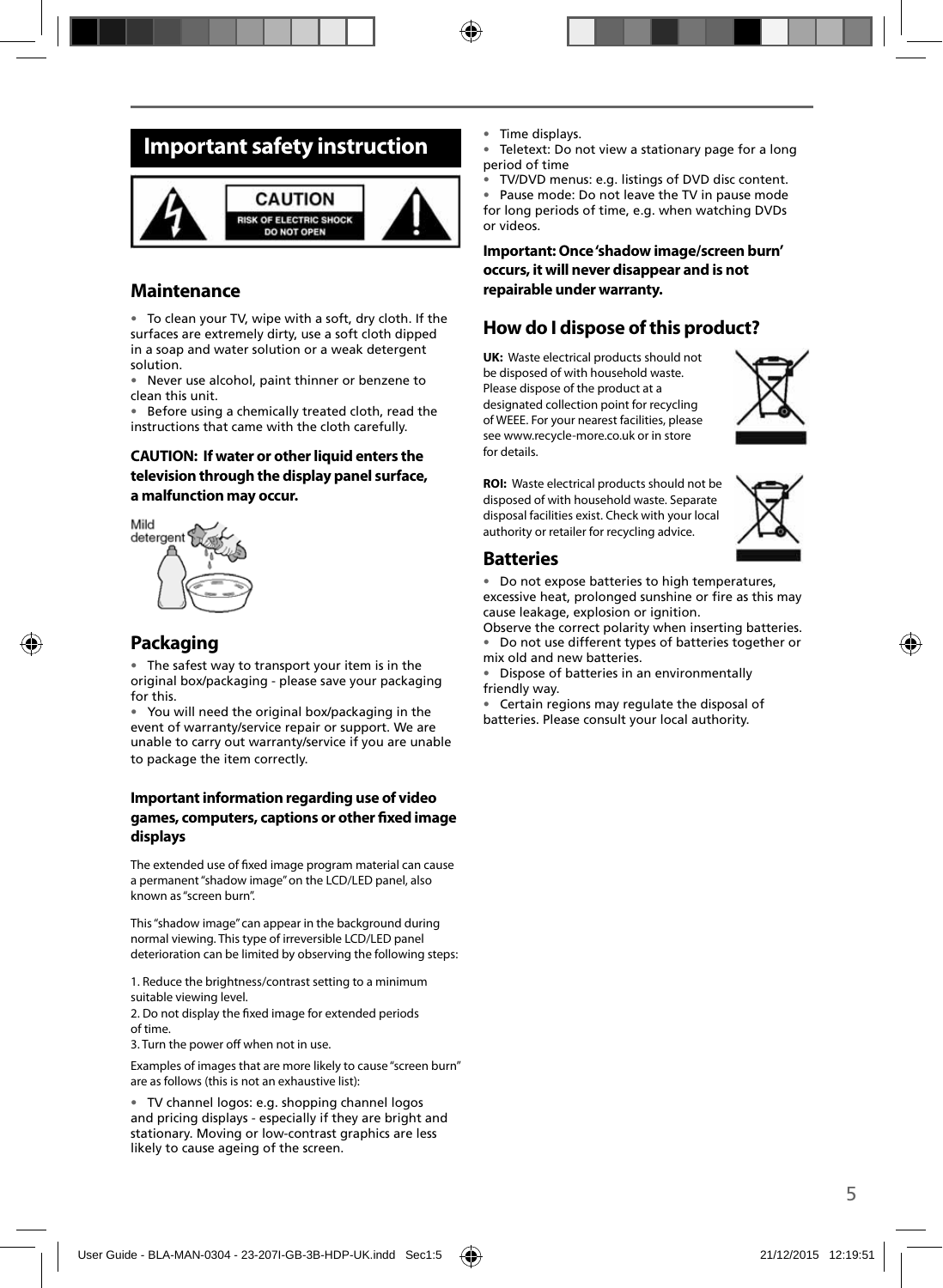### **Trademarks**

#### HOMI

The terms HDMI and HDMI High-Definition Multimedia Interface, and the HDMI Logo are trademarks or registered trademarks of HDMI Licensing, LLC in the United States and other countries.

#### **HD READY**

The "HD Ready" Logo is a trademark of DIGITALEUROPE.

#### **HD READY 1080p**

The "HD Ready 1080p" Logo is a trademark of DIGITALEUROPE.

#### **DVB**

The DVB logo is the registered trademark of the Digital Video Broadcasting (DVB) project.

#### **FREEVIEW**

The FREEVIEW words and logos are trade marks of DTV Services LTD. © DTV Services Ltd.

#### **SAORVIEW**

SAORVIEW is a registered trademark owned by RTÉ.

### **TV Models with built in DVD players**

**CAUTION:** THIS UNIT IS A CLASS 1 LASER PRODUCT. THIS UNIT USES A VISIBLE LASER BEAM WHICH COULD CAUSE HAZARDOUS RADIATION EXPOSURE IF DIRECTED. BE SURE TO OPERATE THE PLAYER CORRECTLY AS INSTRUCTED. WHEN THIS UNIT IS PLUGGED INTO THE WALL OUTLET, DO NOT PLACE YOUR EYES CLOSE TO THE OPENINGS TO LOOK INTO THE INSIDE OF THIS UNIT. USE OF CONTROLS OR ADJUSTMENTS OR PERFORMANCE OF PROCEDURES OTHER THAN THOSE SPECIFIED HEREIN MAY RESULT IN HAZARDOUS RADIATION EXPOSURE. DO NOT OPEN COVERS AND DO NOT REPAIR YOURSELF. REFER SERVICING TO QUALIFIED PERSONNEL. CLASS 1<br>LASER PRODUCT This caution label is located on the rear panel of the unit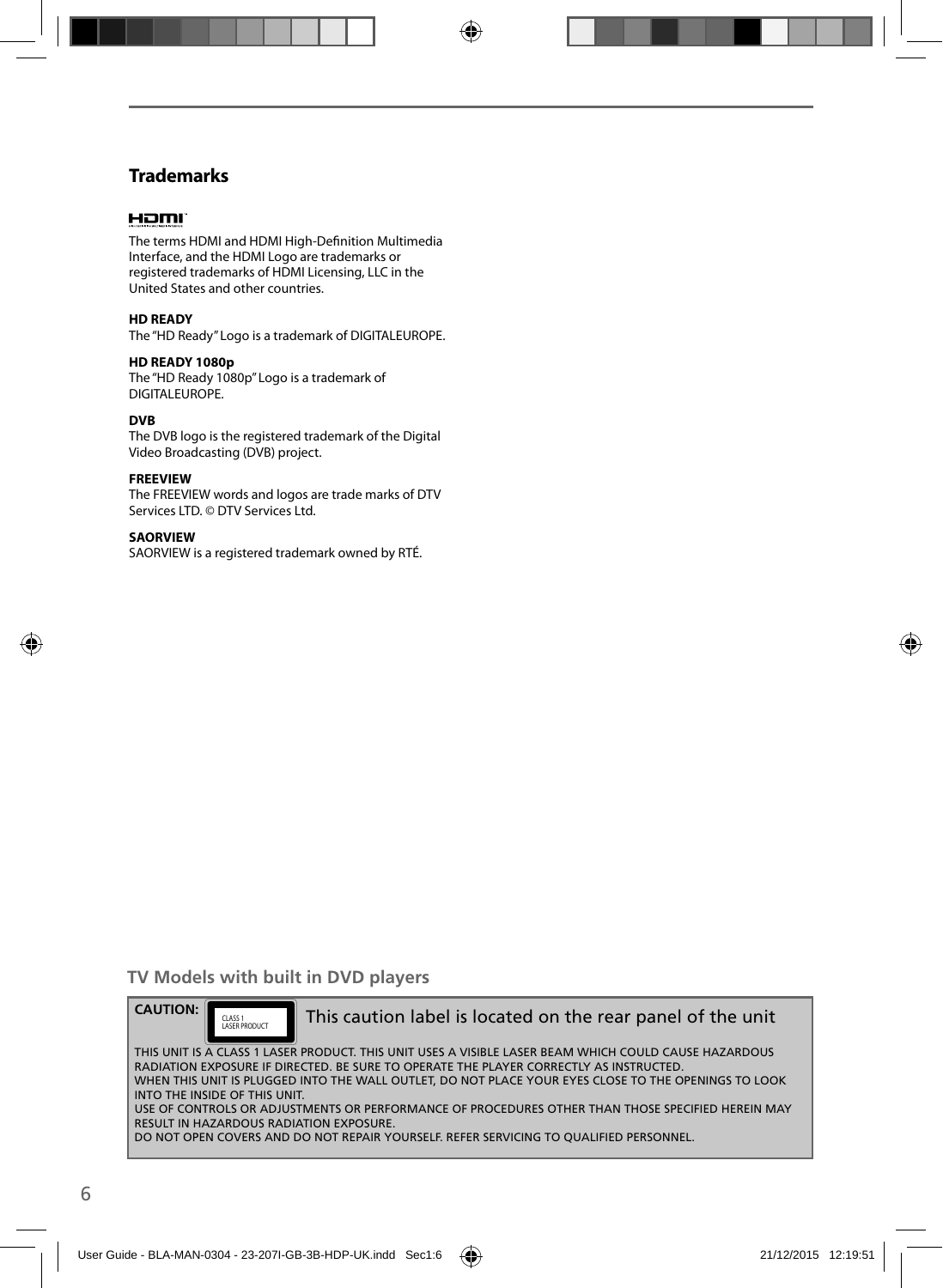# **CONTENTS**

 $\bigcirc$ 

 $\bigoplus$ 

 $\bigoplus$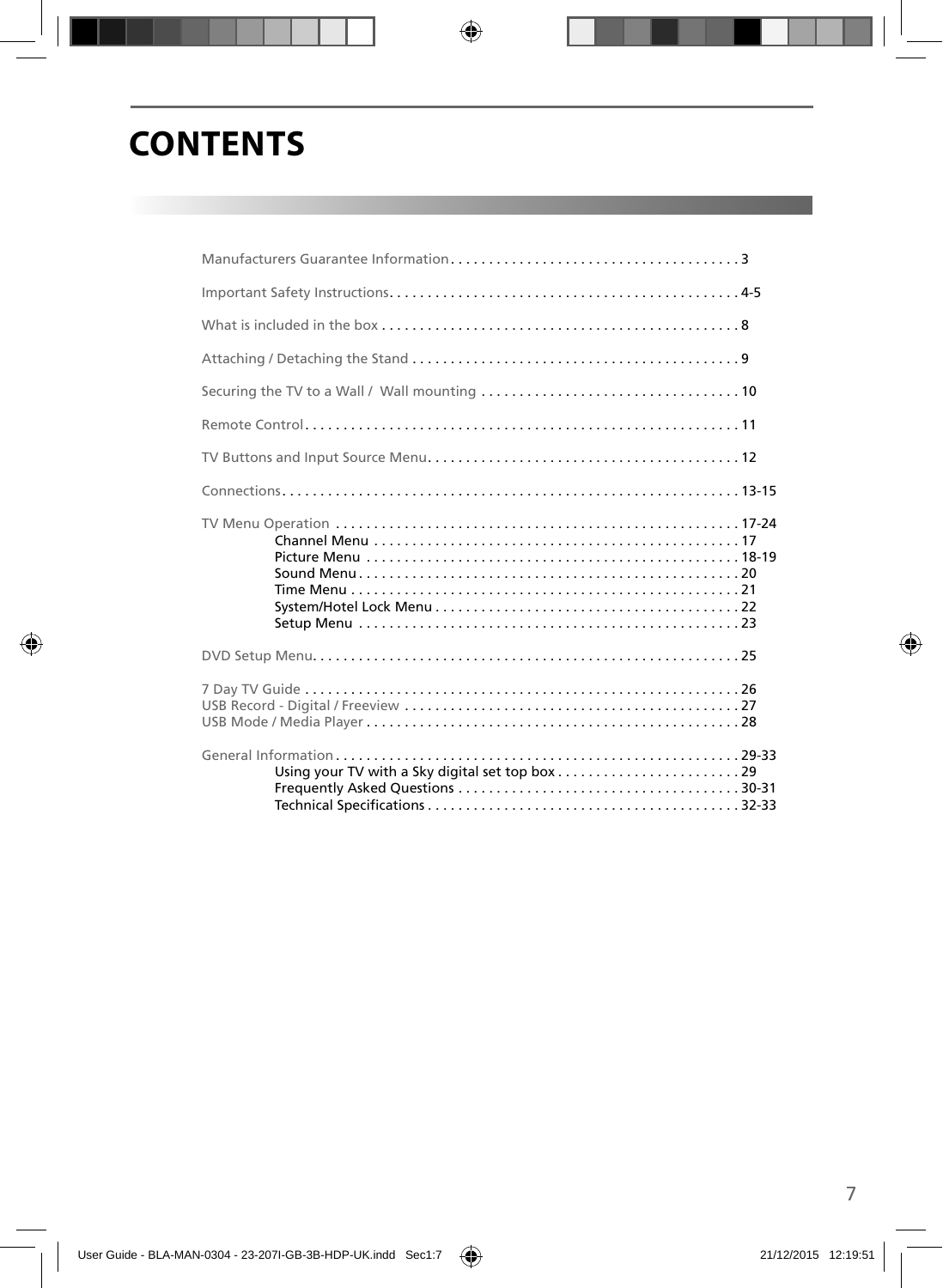# **WHAT IS INCLUDED IN THE BOX**

 $\bigoplus$ 

### Accessories

Included with this TV are the following accessories

#### 1 x User Guide



1 x Quick Start Guide



1 x TV



1 x RF Cable



Please save your box/packaging as you will need this in the event of warranty/service repair or support. We are unable to carry out warranty/service if you are unable to package it correctly. The safest way to package your item in the event of warranty/service repair is in it's original box/packaging.

1 x Remote Control







1 x Stand Installation Pack (Includes stand base, stand neck & screws)



⊕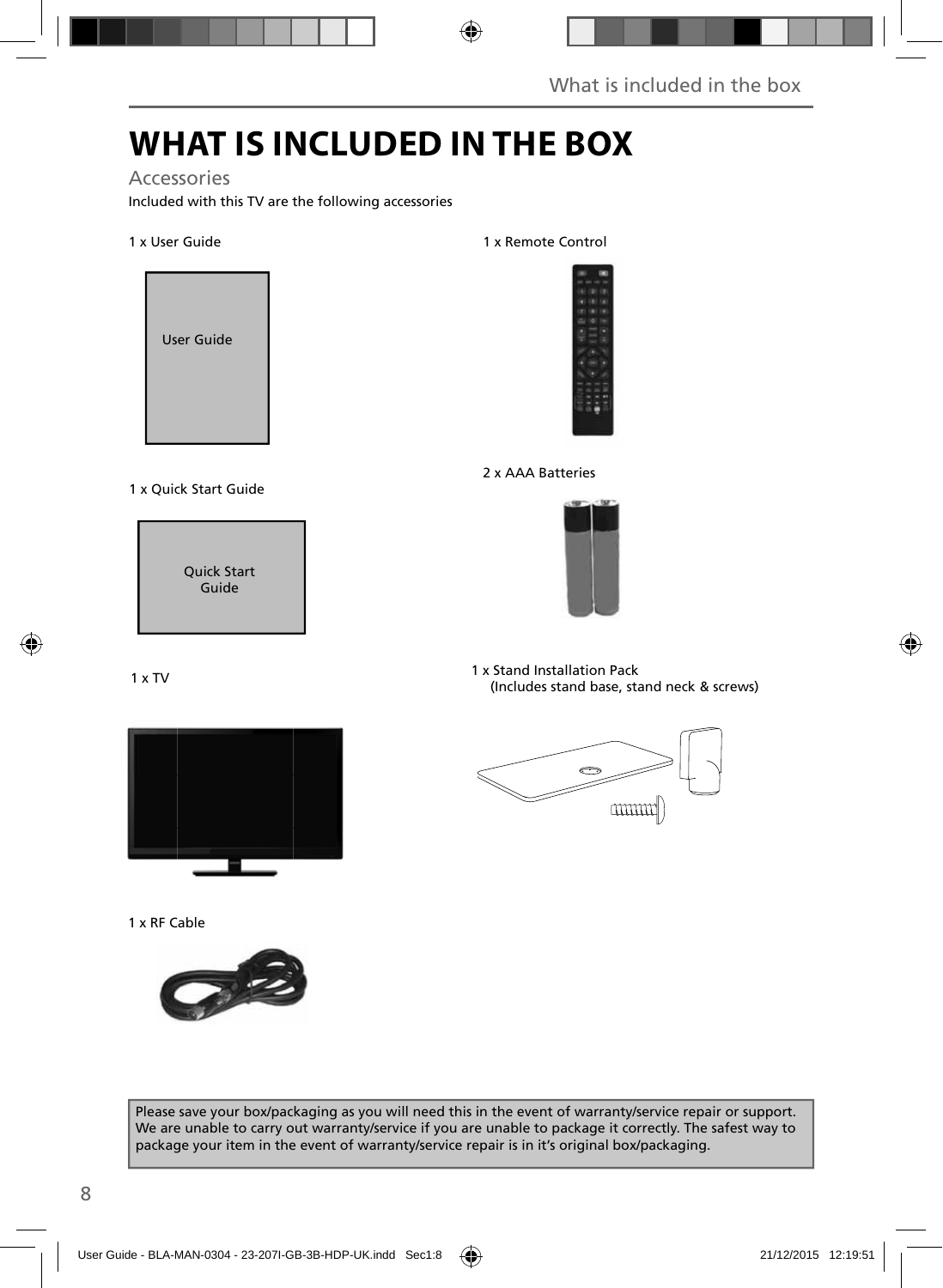# **ATTACHING/DETACHING THE STAND**

◈

## Attaching the stand

To complete the stand installation you will require a cross head screw driver

There are two types of screws provided as shown below.



(fig.1) Attach the stand neck to the rear of the TV set using the 3 x M(4x12) screws provided.



(fig.2) Peel off the protective plastic cover then attach the stand base to the stand neck.

Used for attaching the stand base



When securing the self-tapping screw/s into the base of the stand (on first installation) the screw/s will be naturally tight as they create a thread in the plastic of the stand neck in order to support a TV of this size. a) Ensure the cross head screw driver tip fits correctly into the head of the screw and that it is not too big or small.

**b)** Screw in all screws individually and partially before tightening all of the screws fully.

**c)** If they become very tight try loosening them slightly and then re-tightening them once again as this will continue the process of creating the thread for the screws.

(fig.3) Secure the base to the neck by using the 4 x ST (4x12) screws provided.

## Detaching the stand

⊕

Remove the screws highlighted then remove the stand base and neck from the rear of the TV set.



⊕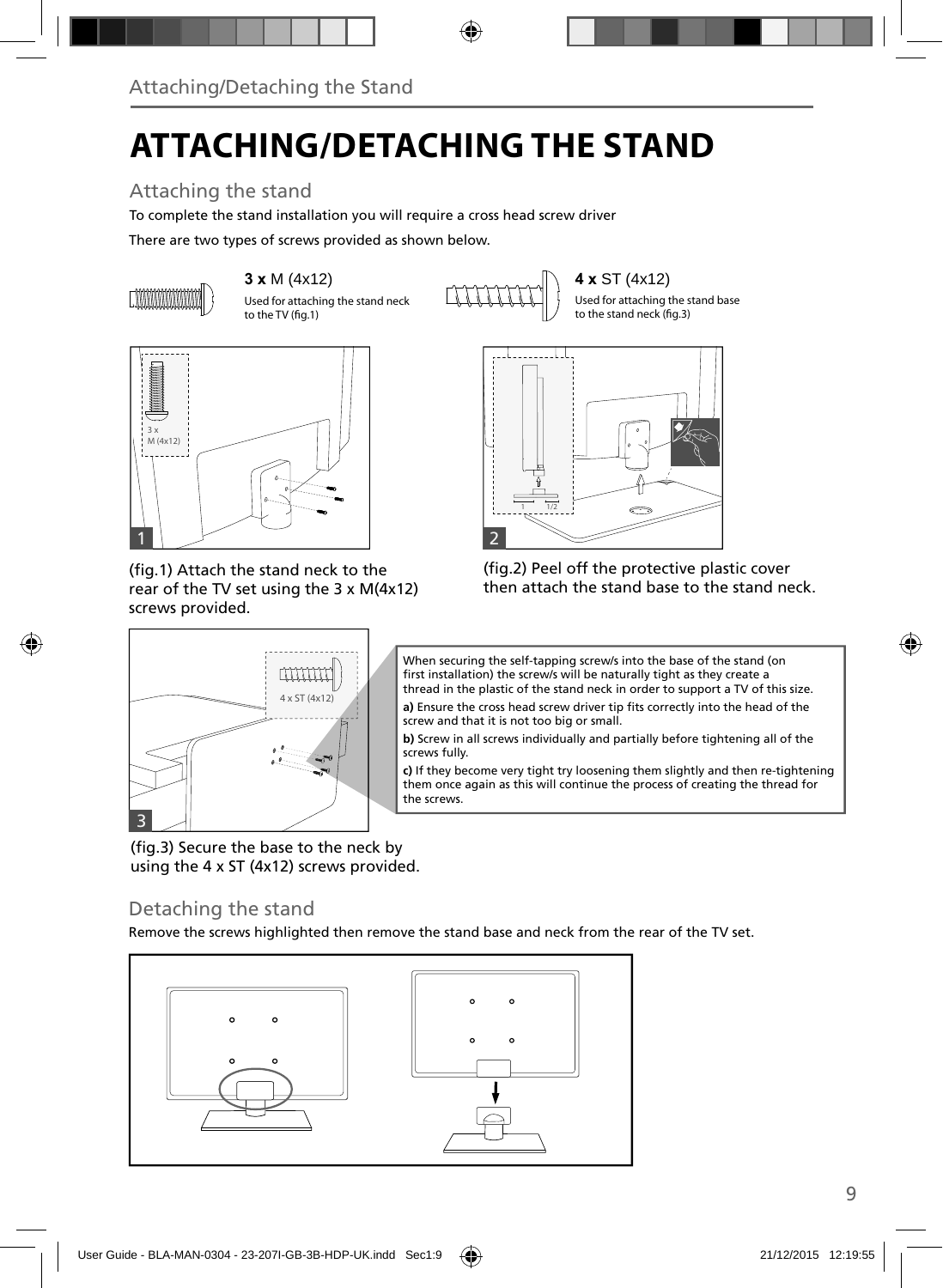# **SECURING THE TV TO A WALL**

## Securing the TV to a wall with anti-tip straps

For maximum security in the home when using a TV with its stand anti-tip straps should be fitted. These are available from supermarket websites and other websites and are an easy, inexpensive and effective way of ensuring your TV stays safely upright. Straps are designed to be attached to the rear of the TV and then tethered to the wall or the furniture the TV is stood on.

⊕

Note - Please ensure that children do not climb on the TV set.

**A)** Using one or both of the top wall-mounting holes and screws (the screws are already supplied in the wall mounting holes) fasten one end of the fastening cord/s to the TV.







The Royal Society for the Prevention of Accidents is urging people to take care with flat-screen televisions.

RoSPA stated in 2010 that "Toddlers are particularly at risk of pulling flat-screen televisions on to themselves. They are unsteady on their feet and are attracted by colourful television images." The risk is increased as televisions become lighter.

## Wall mounting

IMPORTANT - Before drilling any holes in the wall ensure you are not drilling where there could be any electrical wires, water or gas pipes.



1) Remove the four screws highlighted that are supplied in the wall mounting holes.

2) The wall mount can now be easily attached to the mounting holes on the rear of the TV.

For VESA wall mounting information please refer to the Technical Specification page.

For optimum viewing, if wall mounting the TV higher than eye level, the TV should be tilted downwards so that the TV's screen is 'face on'. See fig 1 and 2.



Important – If wall mounting this TV, only use the screws already provided in the wall mounting holes. Using other screws which are longer could cause irreparable damage to internal parts.

↔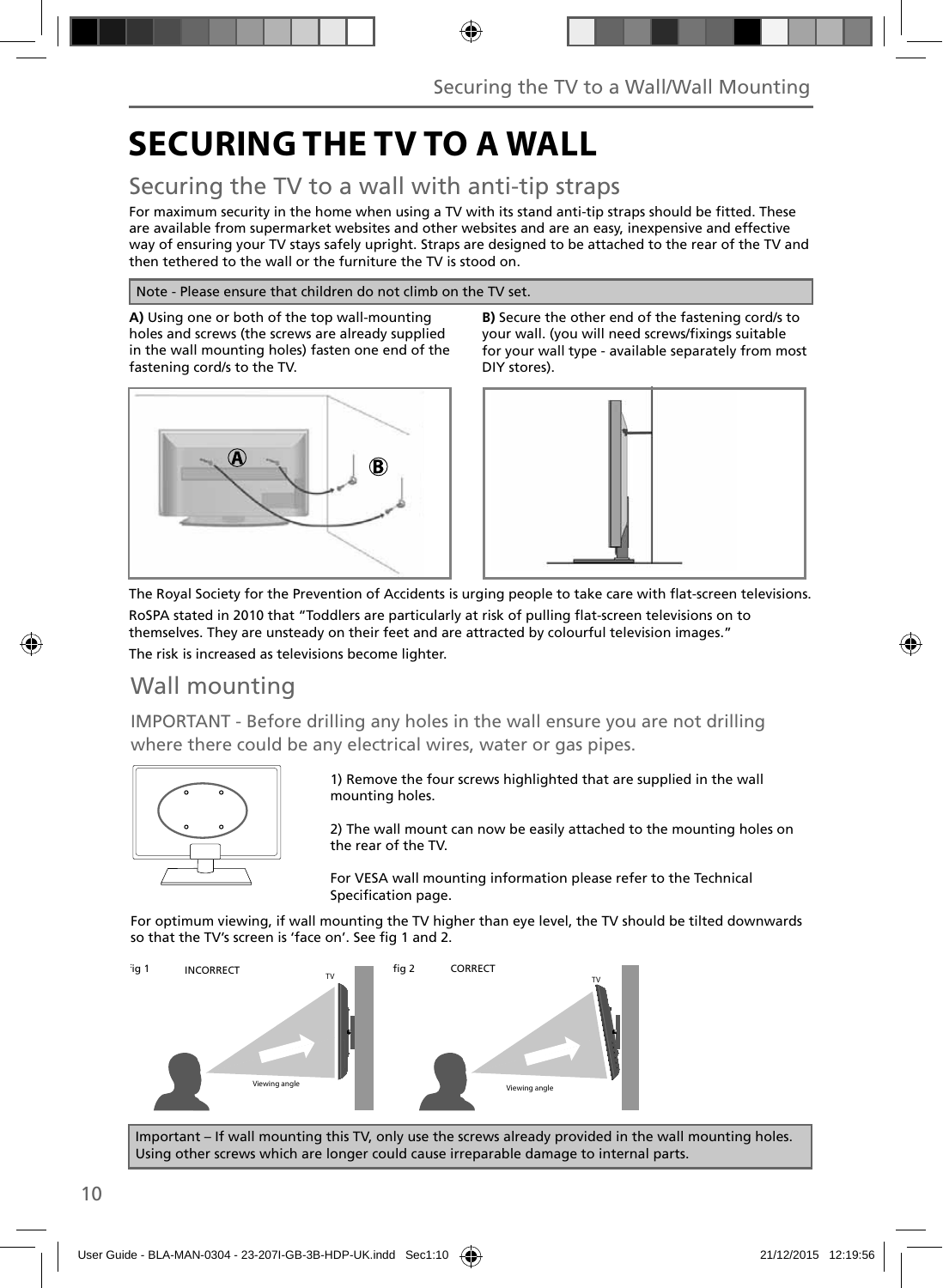## **REMOTE CONTROL**

1 STANDBY - Switch on TV when in standby or vice versa 1 MUTE - Mute the sound or vice versa DTV - Switch to Freeview source RADIO - Switch to radio whilst in Freeview source USB - Switch to USB source  $\Box$  $\overline{\odot}$  DVD - Switch to DVD source NUMBER BUTTONS - 0 – 9 to select a TV channel directly. 2 TV GUIDE - Opens the 7 Day TV Guide (Freeview mode) - To return to the previous channel viewed VOL (**+/-**) - To increase / decrease the sound level 3 P.MODE - Scrolls through picture mode options S.MODE - Scrolls through sound mode options FAV - To display favourites menu CH (**+/-**) - To increase or decrease the channel being watched MENU - To display OSD menu EXIT - To exit all menus  $(A/\nabla / A)$  - Allows you to navigate the on-screen menus and adjust the system settings to your preference SOURCE - To display the input/source menu INFO - Press once for now/next channel information Press twice for programme information about current programme ASPECT - To switch the screen between the different picture 4 formats SLEEP - Press repeatedly to cycle through the sleep options AUDIO - To change the audio language (if available) SUBTITLE - To switch the dialogue at the bottom of the screen (on/off) TEXT - To enter/exit Text TEXT HOLD - Teletext mode - Hold current page which is displayed (Analogue TV) DISPLAY - To switch off the screen when listening to radio TEXT/DVD ZOOM - Zoom function for Teletext and DVD DVD MENU/RECORD - Access the DVD root menu and USB record function - To restart the current chapter - To advance forward to the next chapter  $\odot$  - To stop the playback/Eject Disc ⊡⊚ (To EJECT the disc press/hold the  $\blacksquare/\blacktriangle$  button for 4 seconds)  $\left( \widehat{=} \right)$  - To play in fast rewind mode  $\overbrace{(\mathbf{w})}^{\mathbf{w}}$  - To play in fast forward mode - To play/pause DVD SETUP/REC LIST - Opens up DVD Menu or Opens the list of what has been previously recorded GOD GOTO - To go to a specific chapter A-B - Press once to set point, press a second time to return to point ANGLE - Select different angle of DVD **DO** REPEAT - To repeat playback For Models with Integrated DVD players (♂ |ii> For Models with PVR Function



⊕

For Models with USB Playback

Œ

11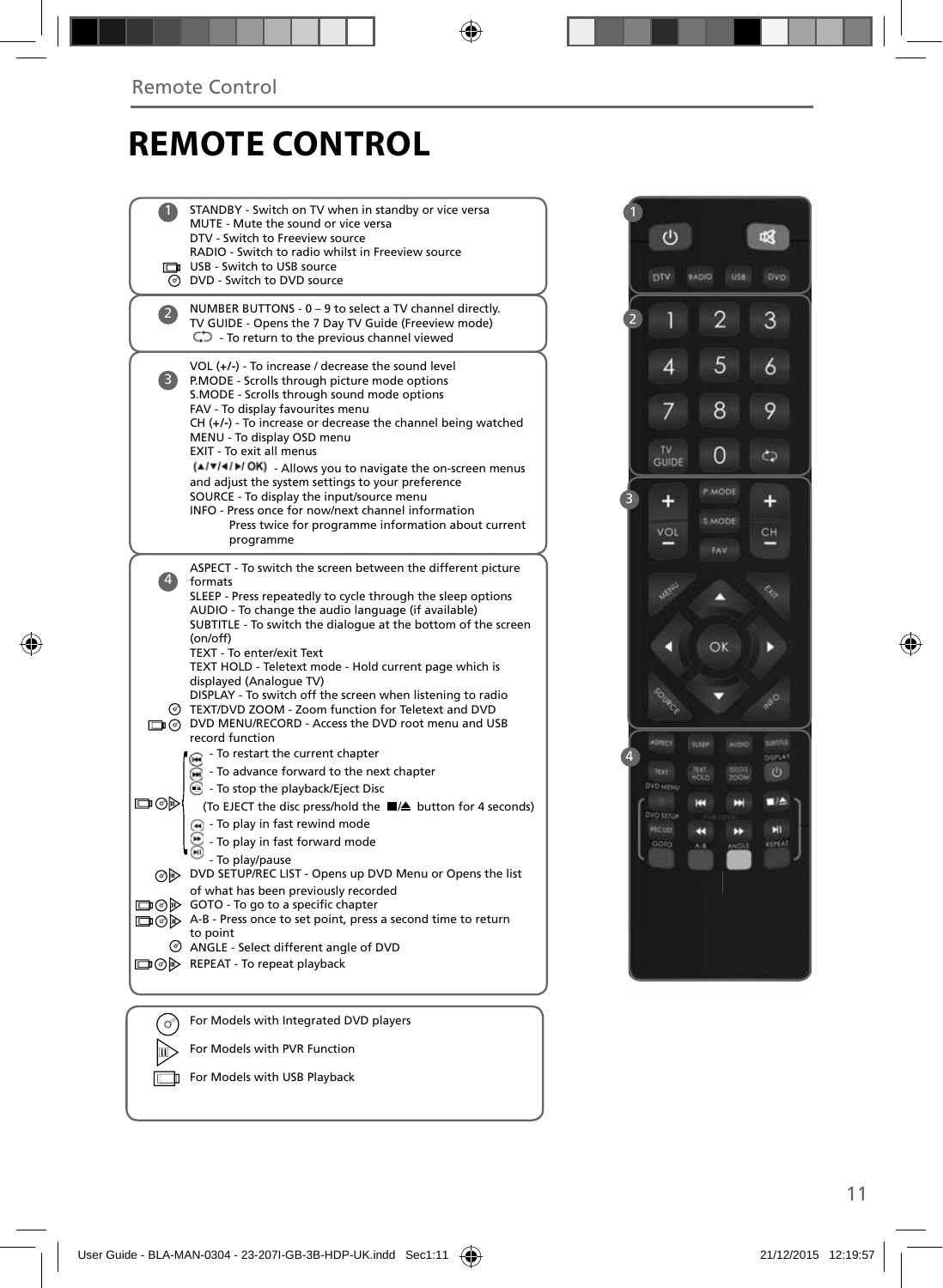## **TV BUTTONS AND INPUT SOURCE MENU**

**This information is for models without built in DVD players**



- 1 Volume up and menu right **1** 1
- 2 Volume down and menu left 2
- 3 Programme/Channel up and menu up **8**
- 4 Programme/Channel down and menu down | 4
- Displays Menu/OSD 5 5
- Displays the input source menu 6 6
- 7 Standby Power On/Off **1999 1999**

### **This information is for models with built in DVD players**



- **Stop/Eject Disc**
- 2 Play/Pause Disc
- **B** Volume up and menu right
- Volume down and menu left
- **B** Programme/Channel up and menu up
- Programme/Channel down and menu down
- Displays Menu/OSD
- Displays the input source menu 8
- 9 Standby Power On/Off

### Choosing Mode Input/Source

To switch between the different input/ connections.

A) Using the buttons on the remote control:

1) Press [SOURCE] - The source menu will appear. 2) Press  $[V]$  or  $[\Lambda]$  to select the input you require. 3) Press [OK].

B) Using the buttons on the Television:

1) Press [SOURCE]. 2) Scroll up / down using CH+/ CH- buttons to the input/source you require. 3) Press Vol+ to change input/source to the one selected.

For further information on input/connections please view 'Connections' pages.



Example of Source menu depending on the TV model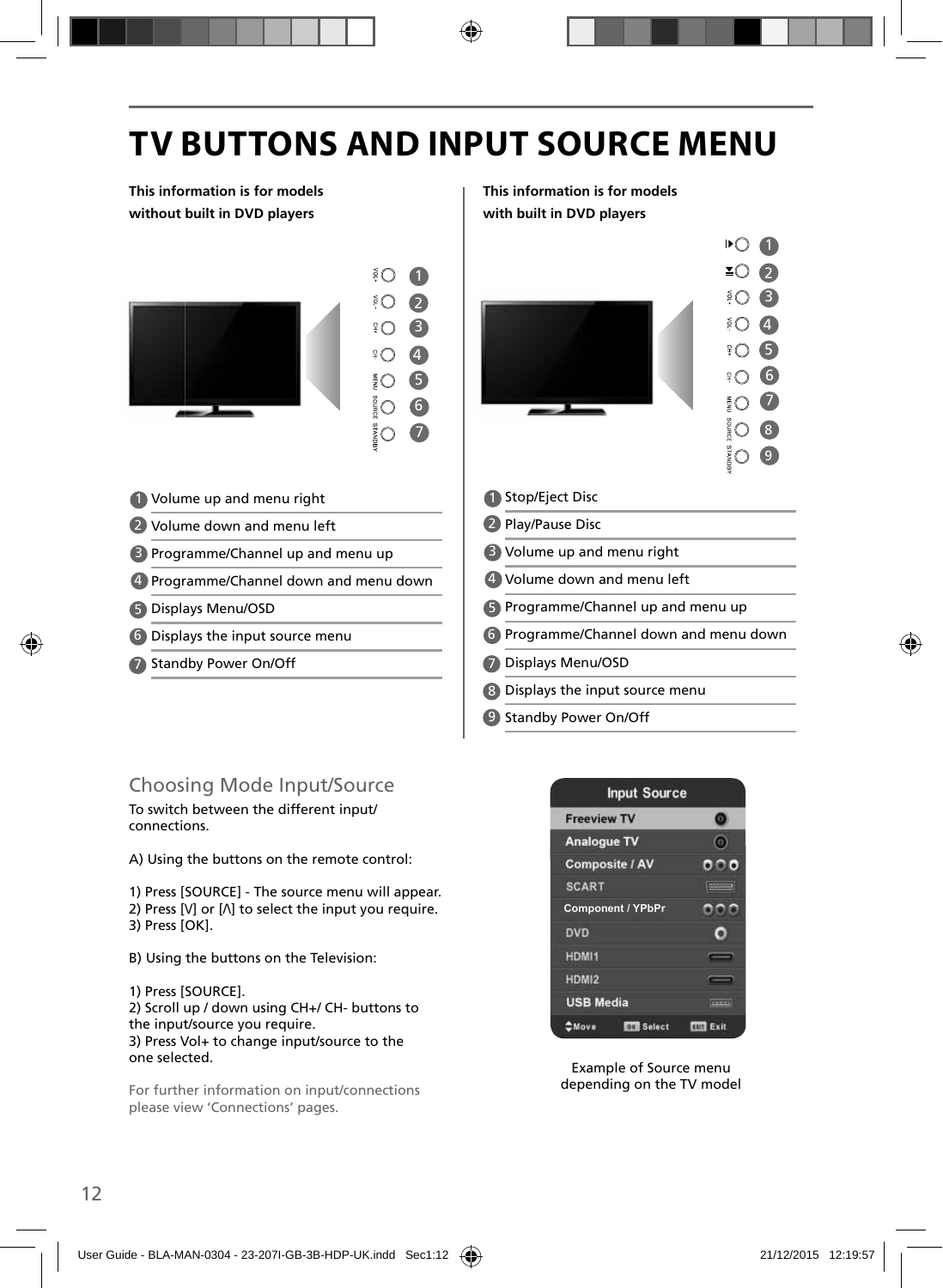$\bigoplus$ 

# **CONNECTIONS**



◈

| O<br>റ<br><b>EARPHONE</b> | $\circledcirc$<br><b>VIDEO</b> | $\circledcirc$ | $\circledcirc$<br>R | $\circledcirc$<br>v | $\circledcirc$<br>Pb | $\circledcirc$<br>P <sub>r</sub> | HDM <sub>1</sub> | HDM <sub>2</sub> | <b>WWWW</b><br><b>SCART</b> | ⊚<br><b>STAR</b> |
|---------------------------|--------------------------------|----------------|---------------------|---------------------|----------------------|----------------------------------|------------------|------------------|-----------------------------|------------------|
|                           |                                |                |                     |                     |                      |                                  |                  |                  | G                           |                  |

|   | <b><i>EARPHONE</i></b> | Earphone socket                                                 |
|---|------------------------|-----------------------------------------------------------------|
| B | Video                  | Component / Video input                                         |
|   | L/R                    | R/L Audio shared for<br>Video/Composite and<br>component/ YPbPr |
|   | YPbPr                  | HD input (Ypbpr)                                                |
| E | HDMI <sub>1</sub>      | <b>HDMI</b> input                                               |
| F | HDMI 2 (ARC)           | <b>HDMI</b> input                                               |
| G | <b>SCART</b>           | <b>SCART</b> input                                              |
|   | <b>RFIN</b>            | RF / TV Aerial Input                                            |
|   | COAX Audio Out         | Digital Coax output                                             |
|   | <b>USB</b>             | USB port                                                        |
|   | CI CARD IN             | Common Interface module                                         |

 $\bigcirc$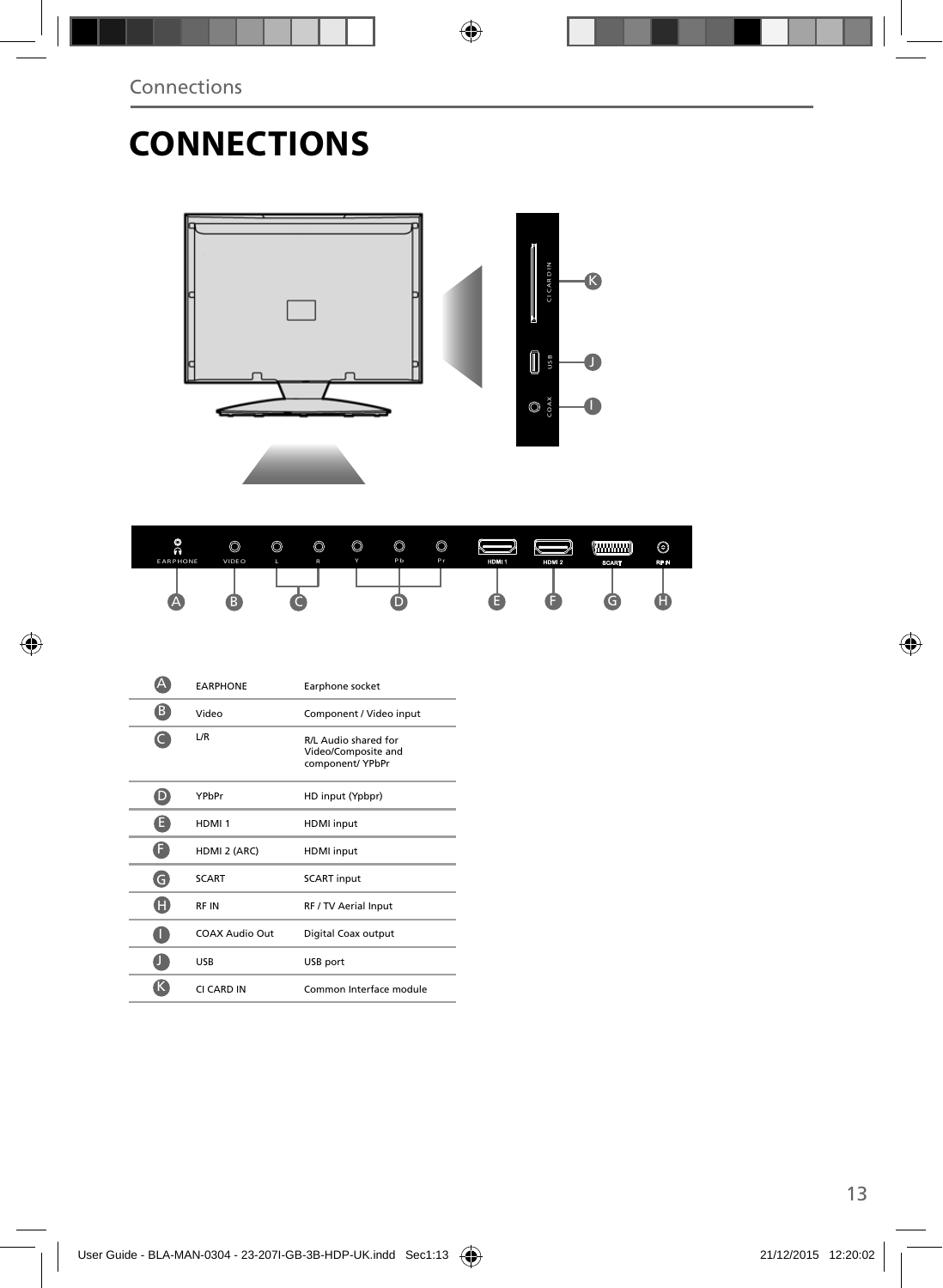# **CONNECTIONS**

Note: Connecting cables are shown for example only and may not be included. Please check 'What Is Included In The Box' page.

⊕

## Connecting to a device with Composite AV/Video output

TV Source should be set to Composite/AV



## Connecting to a device with SCART output

TV Source should be set to SCART



### Connecting to a device with HDMI output

A HDMI cable can output both video and audio and enables you to enjoy digital-quality video and audio with minimal loss of quality.

TV Source should be set to the corresponding HDMI port (HDMI 1, HDMI 2 etc)



Note: This model TV can not be used as a PC/laptop monitor via the HDMI input. The HDMI Input is provided to view digital content with compatible external devices

⊕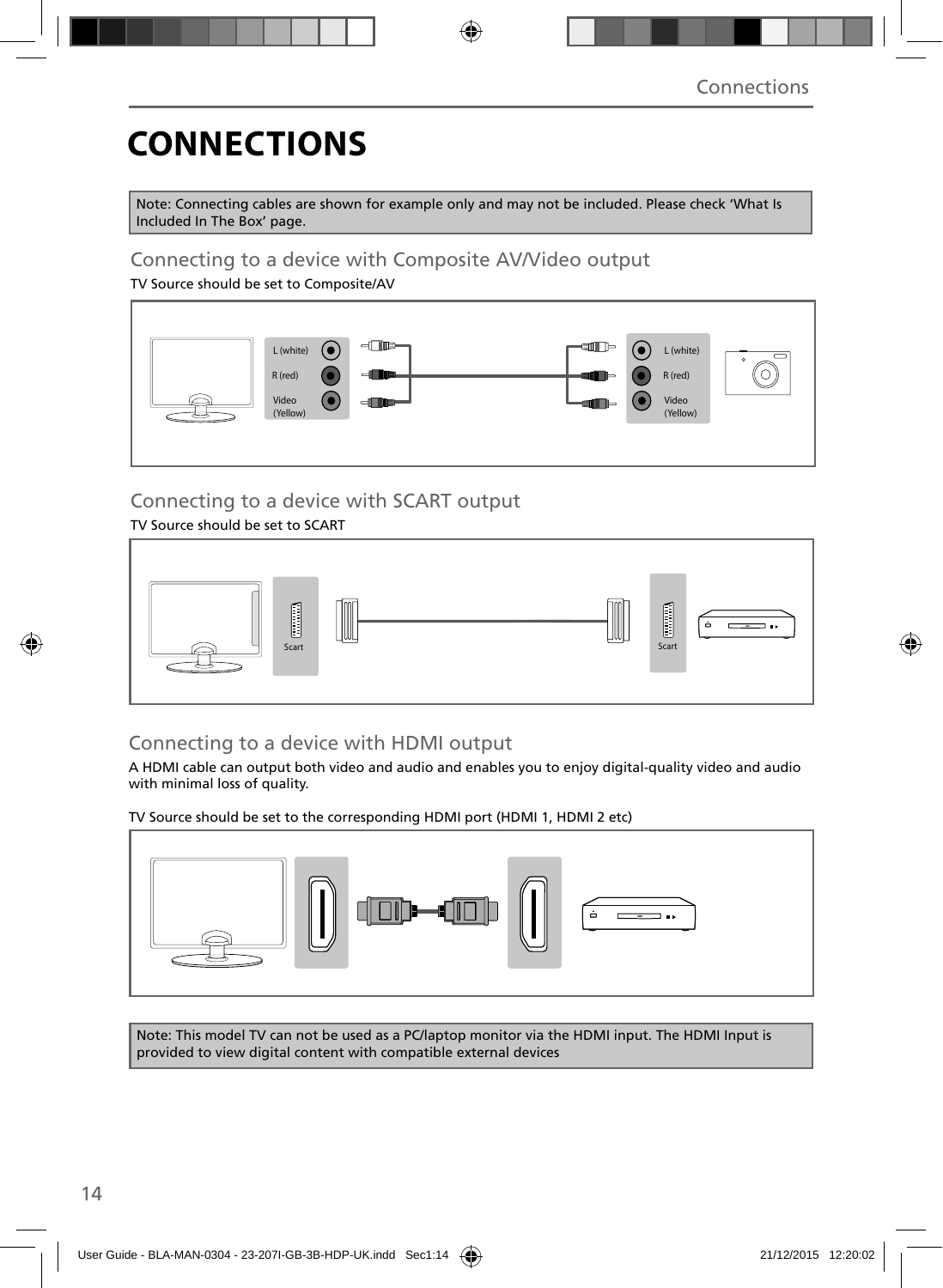◈

# **CONNECTIONS**

### Connecting to a device with Component/YPbPr output

If you are supplied with a cable from the device which has RED, GREEN, BLUE, RED & WHITE connectors you must connect via Component (for picture) and by phono cable (for sound).

◈

TV Source should be set to Component/YPbPr



Connecting to an external audio device (Amplifiers, Surround Sound, Sound Bars etc)

When connecting via the TV's 3.5mm Earphone output, this will disable the TV speakers.

There are two options to connect a device via the 3.5mm Earphone Output.



15

⊕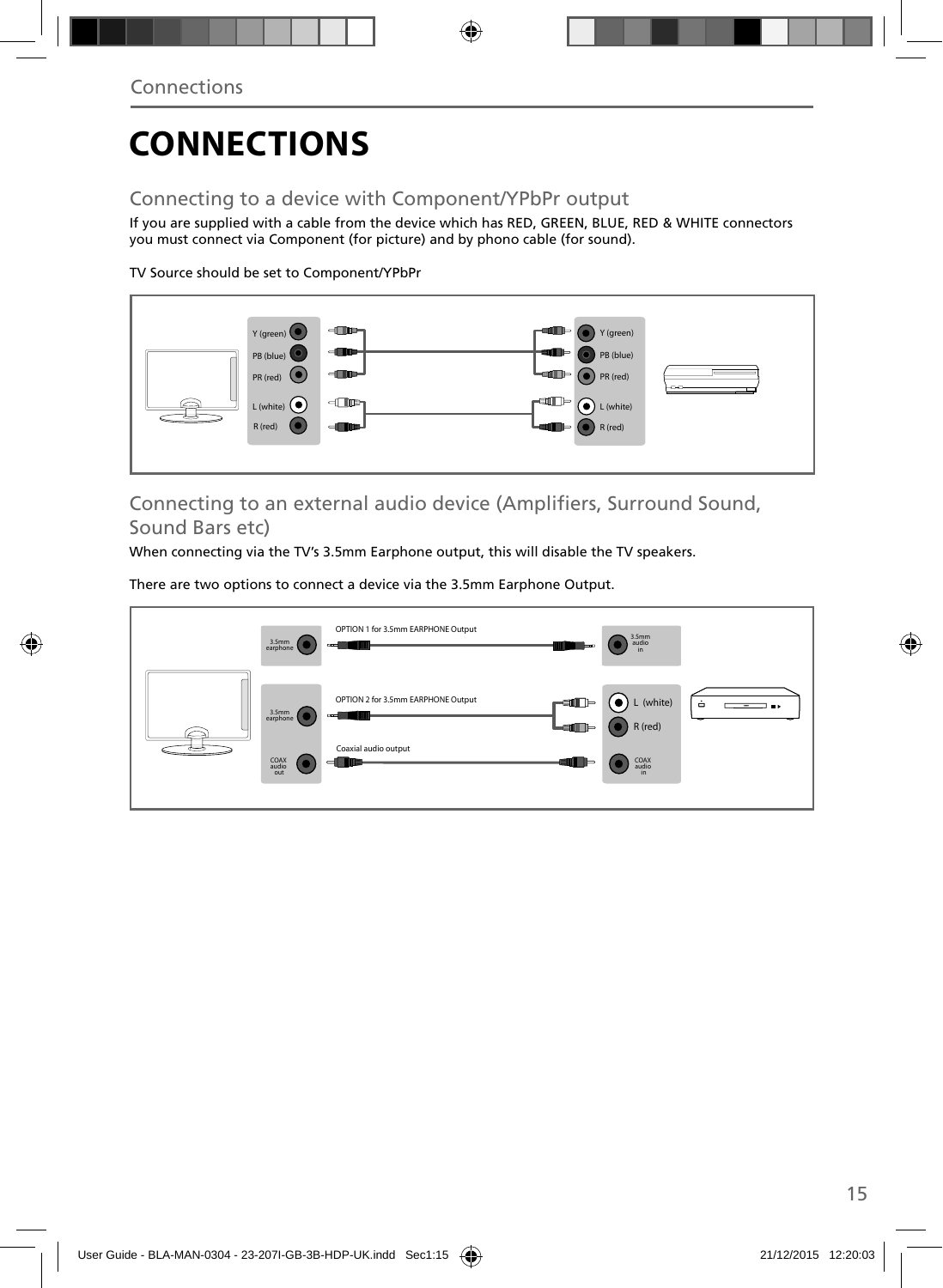## **CHANNEL MENU**





To access this menu, press [MENU] button on the remote control. To enter a menu press [OK]

If you wish to make changes to any of the default settings, use the scroll  $\blacktriangle \blacktriangledown \blacktriangleright \blacktriangleleft$  buttons. To confirm any settings press [OK] button. To exit this menu at anytime, press [EXIT] button.

Auto Tuning - Allows you to retune the television for all digital channels, digital radio stations and

#### analogue channels

Analogue Manual Tuning - Allows you to manually tune your analogue signal Freeview Manual Tuning - Allows you to manually tune your digital signal\* Channel Edit - Allows you to delete, move, skip and add favourite channels

| <b>Channel Edit</b>                |              |
|------------------------------------|--------------|
| BBC <sub>1</sub><br>٦.             | onv          |
| $\overline{2}$<br>BBC <sub>2</sub> | otv          |
| з<br>IV1                           | otv          |
| Channel 4<br>4                     | ory          |
| 5<br>five                          | otv          |
| BBC <sub>3</sub><br>6              | <b>DTV</b>   |
| BBC4<br>$7^{\circ}$                | onv          |
| ITV <sub>2</sub><br>R              | ony          |
| SKY1<br>9.                         | onv          |
| <b>10 SKY2</b>                     | OTV          |
| Delete<br>FreeTV<br>۰<br>Move      | Skip         |
| Fav<br>OK<br>(1)<br>Select         | Back<br>Menu |

Schedule List - Lists your programme reminders

Signal Information - Allows you to view signal frequency, signal quality and signal strength CI Information - Pay per view services require a "smartcard" to be inserted into the TV. If you subscribe to a pay per view service the provider will issue you with a 'CAM' and a "smartcard". The CAM can then be inserted into the COMMON INTERFACE PORT (CI Card In)

Tip: If you do not press any buttons for 30 seconds, the menu will automatically exit. You can change the length of time before the menu exits automatically - see 'OSD Timer' in the Time Menu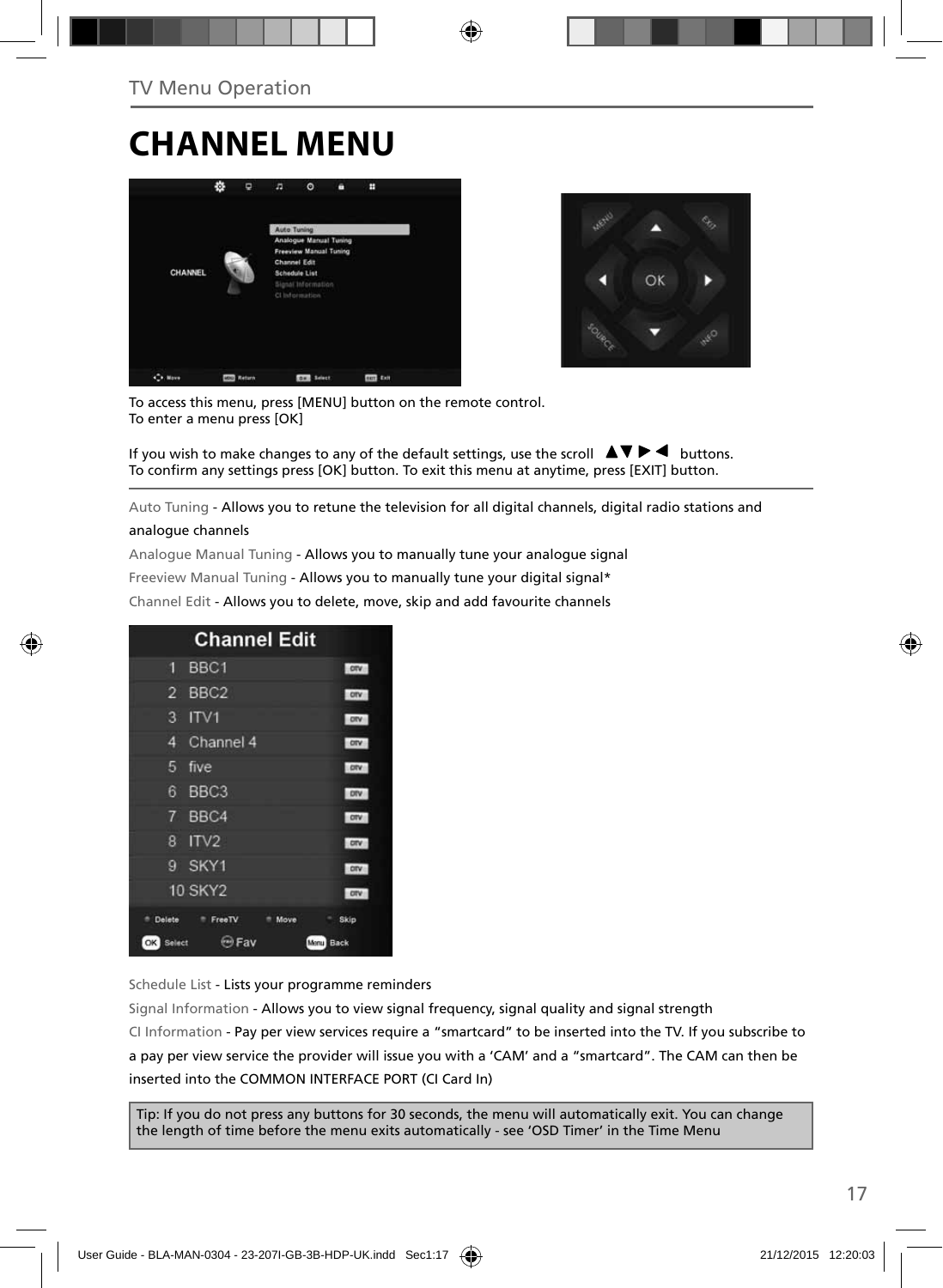## **PICTURE MENU**





To access this menu, press [MENU] button on the remote control and scroll right. To enter a menu press [OK]

If you wish to make changes to any of the default settings, use the scroll  $\Box \blacktriangledown \blacktriangleright \blacktriangleleft$  buttons. To confirm any settings press [OK] button. To exit this menu at anytime, press [EXIT] button.

⊕

|          | Picture Mode - Choose from the following presets:          |  |  |  |
|----------|------------------------------------------------------------|--|--|--|
| Dynamic  | Recommended settings for fast moving pictures              |  |  |  |
| Standard | <b>Standard settings</b>                                   |  |  |  |
| Mild     | Set to be lighter in colour and less bright                |  |  |  |
| Personal | Lets you manually alter all the settings                   |  |  |  |
| Economy  | Power saving mode which reduces the energy used by up to   |  |  |  |
|          | 25% (by reducing the power to the LED/LCD panel).          |  |  |  |
|          | In Economy mode, the TV will switch itself to Standby mode |  |  |  |
|          | after 3-5 hours in the event that the TV buttons or remote |  |  |  |
|          | control buttons are not pressed (change the picture mode   |  |  |  |
|          | to another setting to de-activate this function)           |  |  |  |
|          |                                                            |  |  |  |

**Picture Mode** - Choose from the following presets:

You can make the following adjustments in **Personal** mode:

Contrast - Switch the balance between black and white.

Brightness - Increase or decrease the brightness of the picture.

Colour - Increases the colour from black and white.

Tint - Lets you increase or decrease the level of tint within the picture

(only available in VGA/PC source mode).

Sharpness - Increase or decrease the sharpness of the picture.

**Colour Temperature** Choose from the following presets:

| Normal | Default settings                  |
|--------|-----------------------------------|
| Warm   | Increases red within the picture  |
| Cold   | Increases blue within the picture |

**Noise Reduction** - Choose from the following presets:

| Off    | Turns noise reduction off  |
|--------|----------------------------|
| Low    | Minor system adjustment    |
| Middle | Medium system adjustments  |
| High   | Maximum system adjustments |
|        |                            |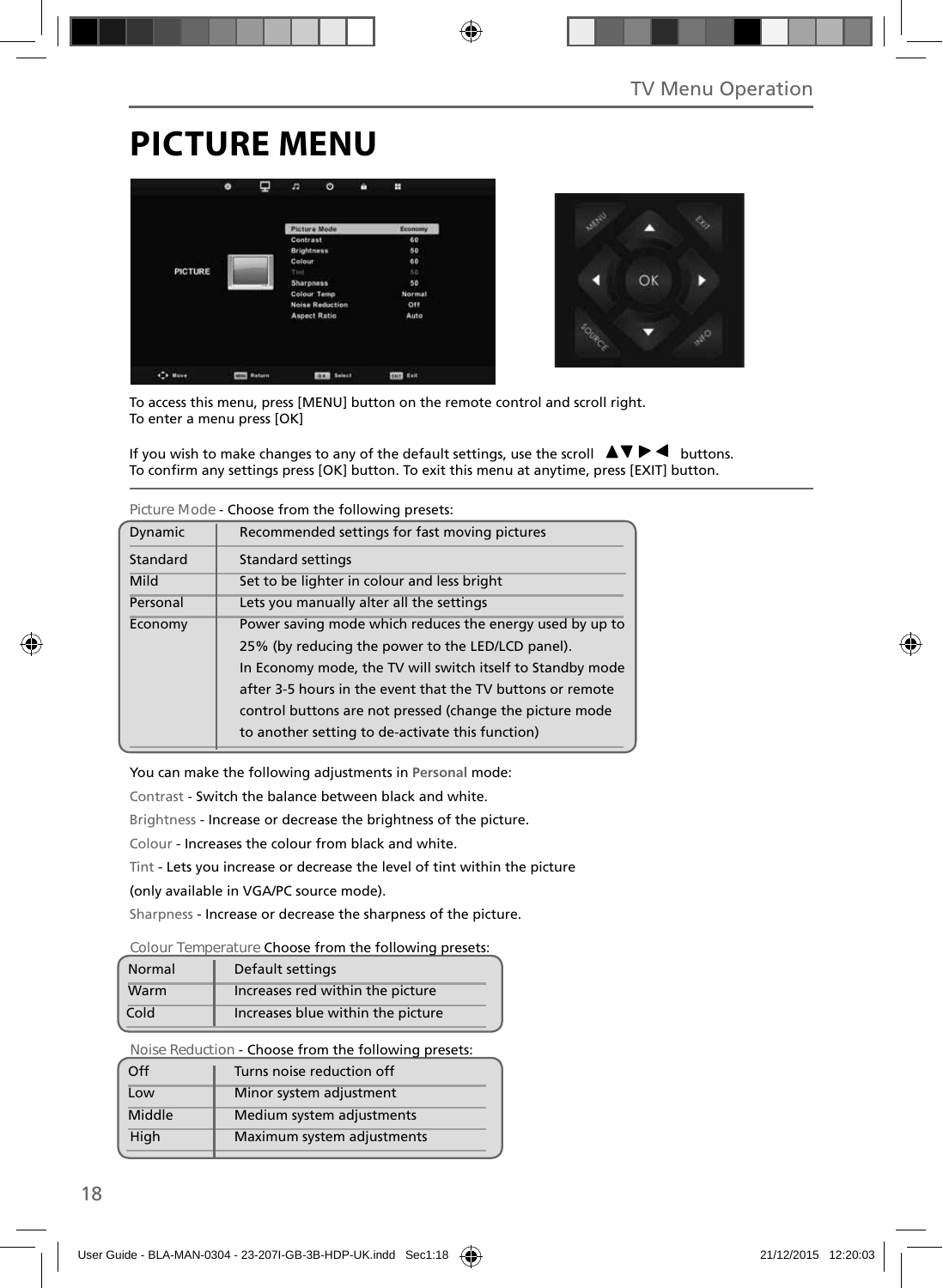TV Menu Operation

◈

# **PICTURE MENU**



◈

To access this menu, press [MENU] button on the remote control and scroll right. To enter a menu press [OK]

If you wish to make changes to any of the default settings, use the scroll  $\Box \blacktriangledown \blacktriangleright \blacktriangleleft$  buttons. To confirm any settings press [OK] button. To exit this menu at anytime, press [EXIT] button.

Aspect Ratio - Within the UK the picture format varies depending on the channel/broadcast. There are a number of different options to best meet your needs





⊕

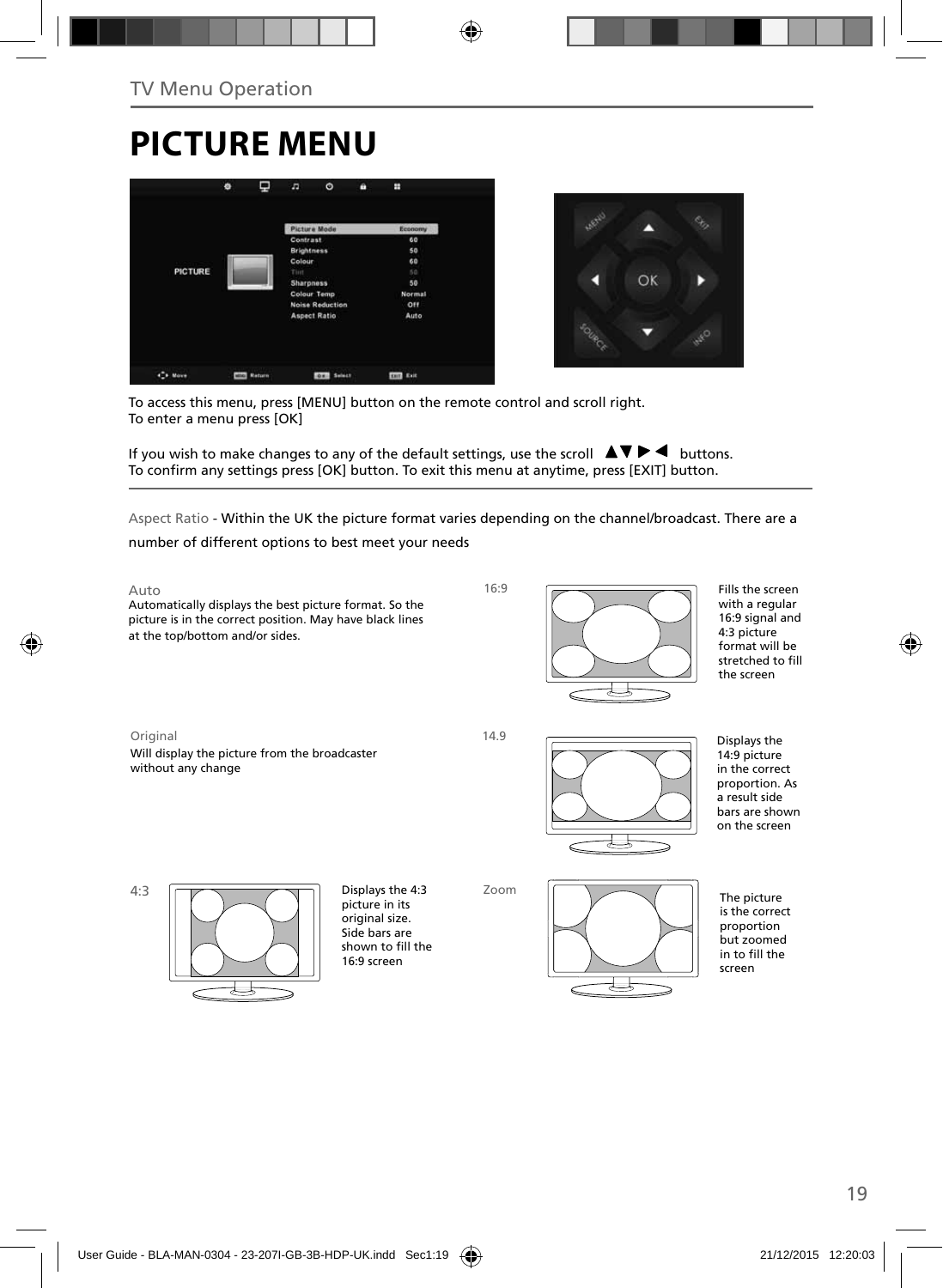## **SOUND MENU**





To access this menu, press [MENU] button on the remote control and scroll right. To enter a menu press [OK]

If you wish to make changes to any of the default settings, use the scroll  $\Box \blacktriangledown \blacktriangleright \blacktriangleleft$  buttons. To confirm any settings press [OK] button. To exit this menu at anytime, press [EXIT] button.

**Sound Mode** - Choose from the following presets

| Standard     | Default settings                        |
|--------------|-----------------------------------------|
| <b>Music</b> | Emphasises music over voices            |
| Movie        | Provides live and full sound for movies |
| Sports       | Emphasises sound for sports             |
| Personal     | Selects your personal sound settings    |

 **Tip:** Treble and bass levels can only be adjusted when the sound mode 'Personal' is selected.

Treble - To adjust the amount of high frequency within the sound

Bass - To adjust the amount of low frequency within the sound

Balance - To switch the sound between the left and right speakers

Auto Volume Level (AVL) - When 'on' is selected, the volume will attempt to stay at a constant level

regardless of TV programme and advertisements

Digital Output - This is the digital COAX Audio output. Choose from the following options:

| Off        | To turn off Digital Output                                                            |
|------------|---------------------------------------------------------------------------------------|
| Auto       | Selects the best settings automatically                                               |
| <b>PCM</b> | Select this option if you are connecting to a Stereo Hi-fi via coax cable (Pulse-code |
|            | modulation (PCM) is a digital representation of an analogue signal)                   |

Audio Description - This allows the user to increase and decrease the AD (Audio Description) volume level. (Audio Description is a service available on certain programmes. It provides a description of what is happening during the selected programme for a person who is visually impaired) Audio Delay - Enables the user to adjust setting to sync picture and audio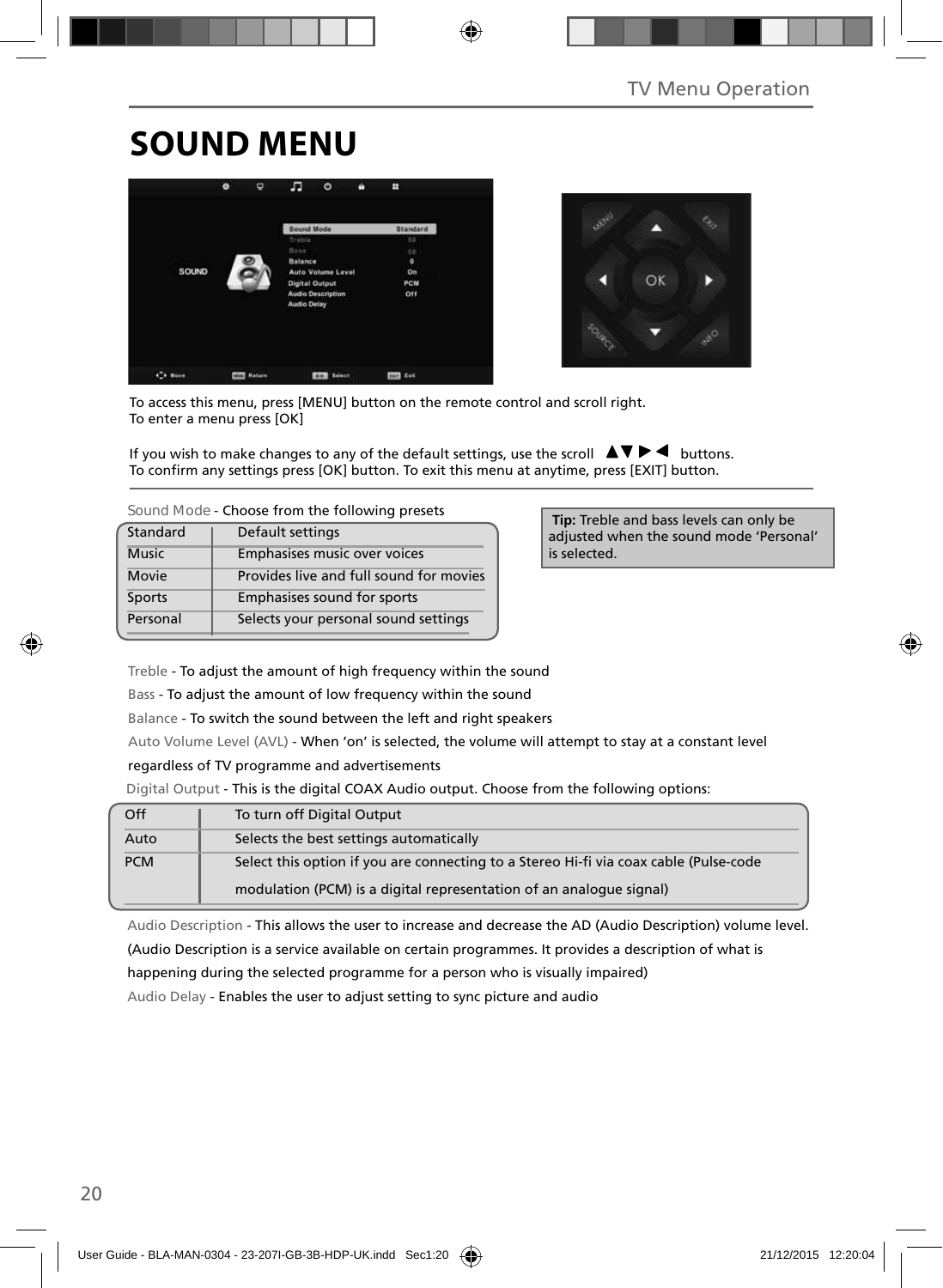# **TIME MENU**





To access this menu, press [MENU] button on the remote control and scroll right. To enter a menu press [OK]

If you wish to make changes to any of the default settings, use the scroll  $\blacktriangle \blacktriangledown \blacktriangleright \blacktriangleleft$  buttons. To confirm any settings press [OK] button. To exit this menu at anytime, press [EXIT] button.

Clock - Shows the date and time

Off Time - Allows you to set a specific time for your TV to turn off

On Time - Allows you to set a specific time for your TV to turn on, the channel it will then display, the source it will be on and also the volume. This function can then be toggled to repeat every day or a certain day (the TV must be in standby mode for this to be effective)

Time Zone - Change your current time zone

Sleep Timer - Lets you set the sleep timer so the television automatically switches off after a set amount of time. Off -> 10min -> 20min -> 30min -> 60min -> 90min -> 120min -> 180min -> 240min

Auto standby - Set Auto standby between 3 hours, 4 hours and 5 hours ( to turn off this function you must exit Home Mode in the Picture Menu)

OSD Timer - Lets you adjust the amount of time the On Screen Menu stays on the screen before disappearing



♠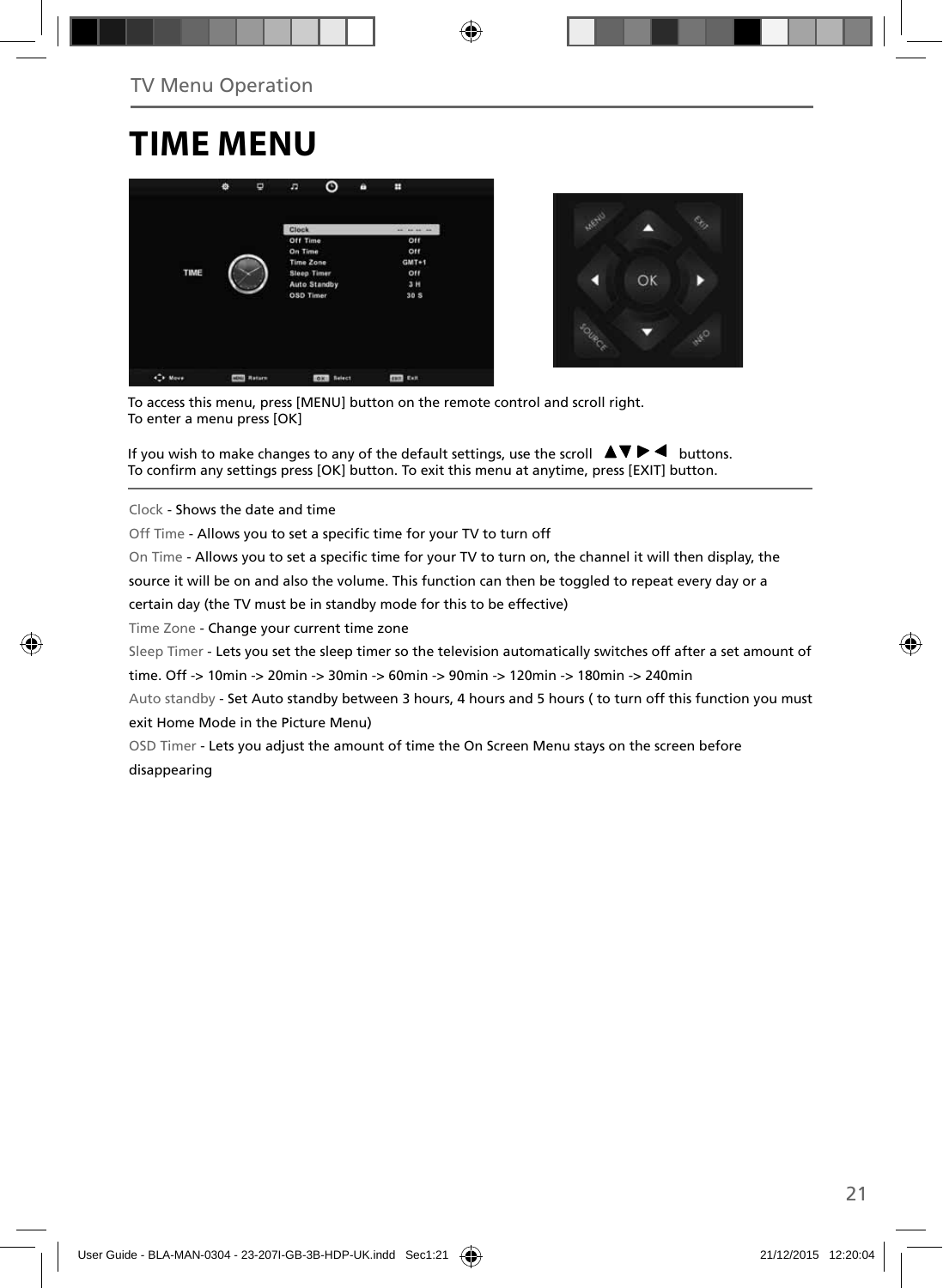## **SYSTEM/HOTEL LOCK MENU**





To access this menu, press [MENU] button on the remote control and scroll right. To enter a menu press [OK]

If you wish to make changes to any of the default settings, use the scroll  $\blacktriangle \blacktriangledown \blacktriangleright \blacktriangleleft$  buttons. To confirm any settings press [OK] button. To exit this menu at anytime, press [EXIT] button.

System/Hotel Lock - Allows you to lock or unlock the menu. You will be asked to enter a 4 digit password

Use the **◄** button to quit the password input or use the **►** button to clear. Default password is 0000.

TV Button Lock - Allows you to lock the buttons on the side of the TV set

Parental Guidance - Allows you to set the rating to block certain content based on age information Default Source - Allows the user to set the default source. The default source is the source the TV starts on

#### when first switched on

Default Channel - Allows the user to set a channel as the default channel on the Digital source. The default channel is the channel the TV starts on when first switched on

Source Lock - Allows you to lock the source menu

Channel Lock - Allows you to lock certain channels manually

Max Volume - Allows you to adjust and set the maximum volume

Change Password - Allows you to change the password

⇔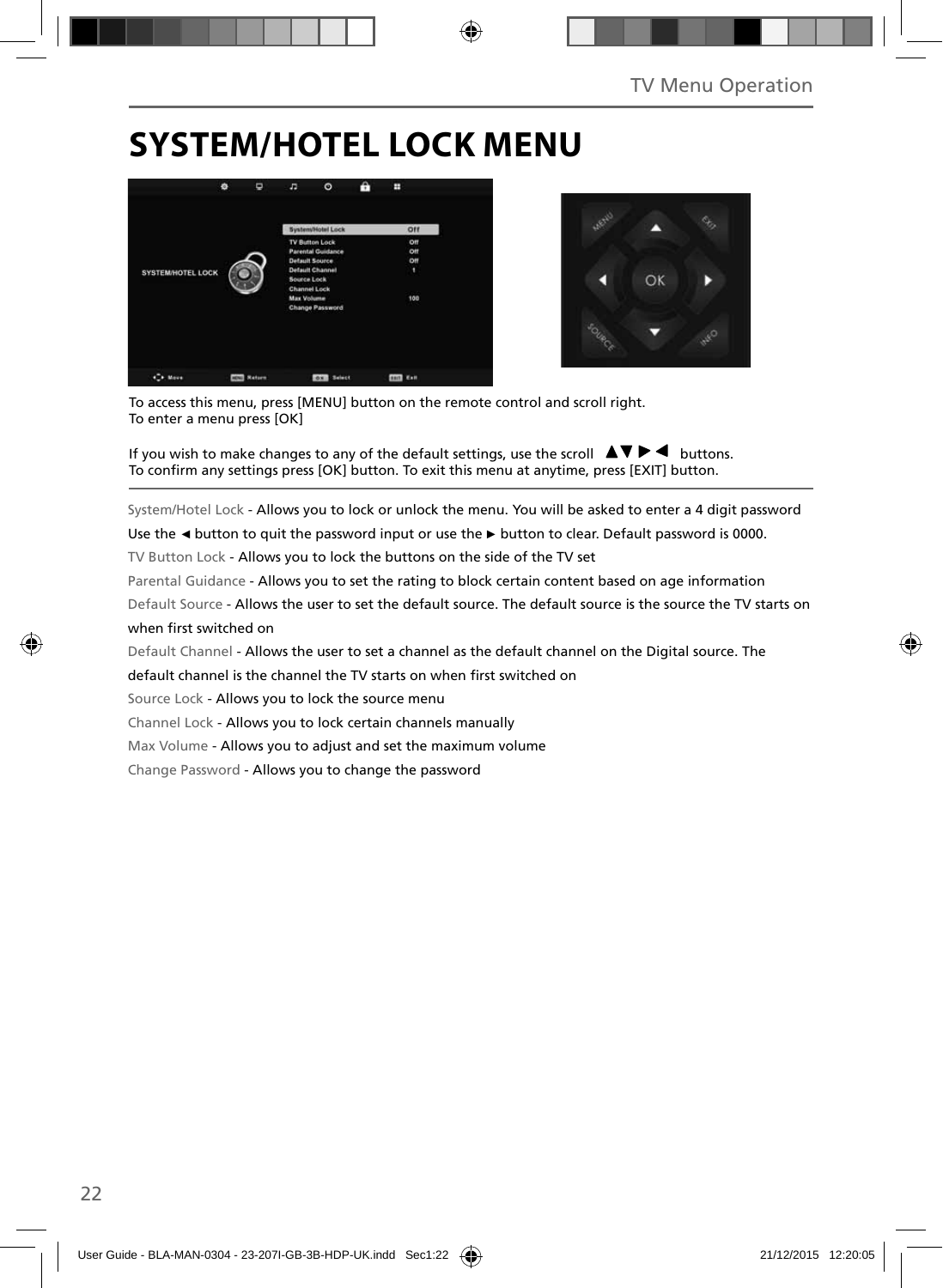# **SETUP MENU**





To access this menu, press [MENU] button on the remote control and scroll right. To enter a menu press [OK]

If you wish to make changes to any of the default settings, use the scroll  $\Box \Box \blacktriangleright \blacktriangleleft$  buttons. To confirm any settings press [OK] button. To exit this menu at anytime, press [EXIT] button.

Language - Allows you to change the language of the menu

Audio Language - Shows the current audio language

Subtitle Language - Shows the current subtitle language

Hearing Impaired - This allows the user to turn on the Hearing Impaired function, this produces subtitles

on the screen which provide a description of what is happening during the selected program.

PVR File System - Allows you to view the format and performance of a USB key

Blue Screen - Changes the background when there is no input between clear and a blue background (Only available on some sources)

First Time Installation - Allows you to access the First Time Installation menu and retune the TV set Reset TV - This resets the menus to factory settings and clears all the TV channels from the television. Software Update (USB) - From time to time we may release new firmware to improve the operation of the television (available to download). This menu lets you install the new software/firmware onto the television. Further details of how to do this will be issued with the firmware. Contact the helpline or refer to the 'product support' section of the website

HDMI CEC (Consumer Electronic Control) - Allows HDMI devices to control each other and allows the user to operate multiple devices with one remote control. (only available with compatible devices) LED Status - Allows the user to switch the LED Power indicator light ON or OFF, when the TV is being operated. (When this option is set to OFF the LED Power indicator light will flash when the remote control is used)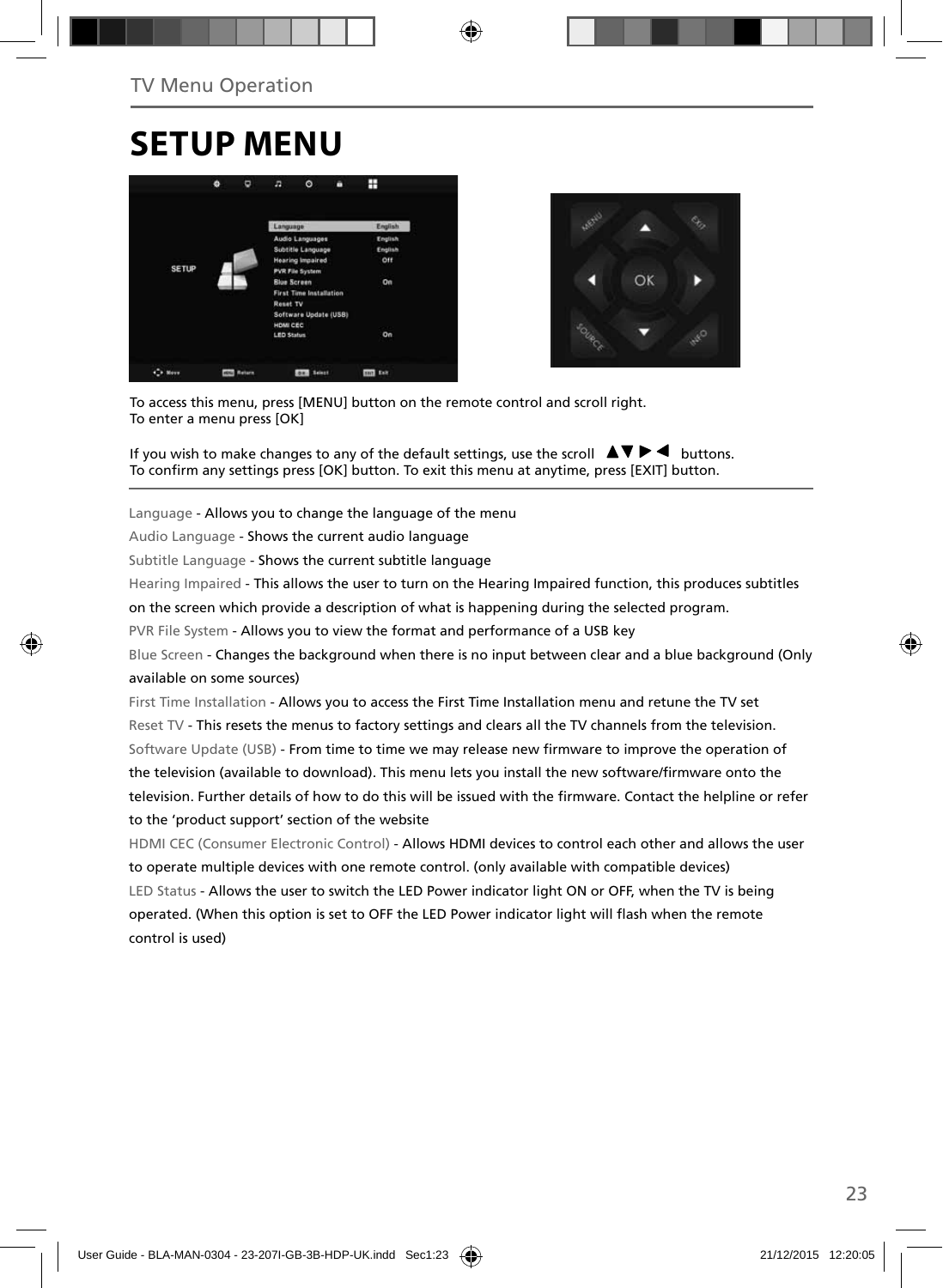## **DVD SETUP**

**(Applies to models with built in DVD player)**





To enter this menu please ensure the TV is in DVD source & press [DVD SETUP]

If you wish to make changes to any of the default settings, use the scroll  $\Box \Box \blacktriangleright \blacktriangleleft$  buttons. To confirm any settings press [OK] button. To exit this menu at anytime, press [DVD SETUP] button.

| TV Display - Choose from the following options |                                                              |  |  |
|------------------------------------------------|--------------------------------------------------------------|--|--|
| 4:3 Pan scan                                   | PS Traditional picture format, often used on old film        |  |  |
| 4:3 Letter box                                 | LB Traditional picture which has been adapted for widescreen |  |  |
| Wide                                           | 16:9 Widescreen picture format                               |  |  |
|                                                |                                                              |  |  |

**Speaker Setup** - Choose from the following options

| <b>LT/RT</b> | Converts from multi-channel sound to mono   |
|--------------|---------------------------------------------|
| Stereo       | Converts from multi-channel sound to stereo |

**Dual Mono** - Choose from the following options

| Stereo   | Outputs 2 channels of sound both left and right                  |
|----------|------------------------------------------------------------------|
| Mono L   | Outputs left side sound                                          |
| Mono R   | Outputs right side sound                                         |
| Mix Mono | Outputs a single channel of sound but mix between right and left |

**Dynamic Range** - This is the difference between the quietest and loudest sounds. This setting works only with DVD discs recorded in Dolby digital.

| Full             | Set this to listen with the range recorded on the disc                              |
|------------------|-------------------------------------------------------------------------------------|
| $\overline{3/4}$ | Set this to listen with a range equivalent to a normal television                   |
| $\overline{1/2}$ | Set this to listen with a smaller difference between the maximum and minimum volume |
| 1/4              | Set this to listen with a smaller difference between the maximum and minimum volume |
| <b>Off</b>       | Set dynamic range to off                                                            |

**TV Type** - Choose from the following options

| <b>NTSC</b> | For discs from North America, Japan etc       |
|-------------|-----------------------------------------------|
| Multi       | For both NTSC and PAL                         |
| PAL         | For discs from UK/Europe, Asia, Australia etc |

**Default** - Choose from the following options

Reset Resets all options in the 'DVD setup' menu back to the default settings

Tip: This TV/DVD player is pre-set to play Region 2 DVDs. In the event you wish to use the TV/DVD in another country that uses different region discs, please visit www.umc-uk.co.uk. Select 'Product Support', 'Changing Region'.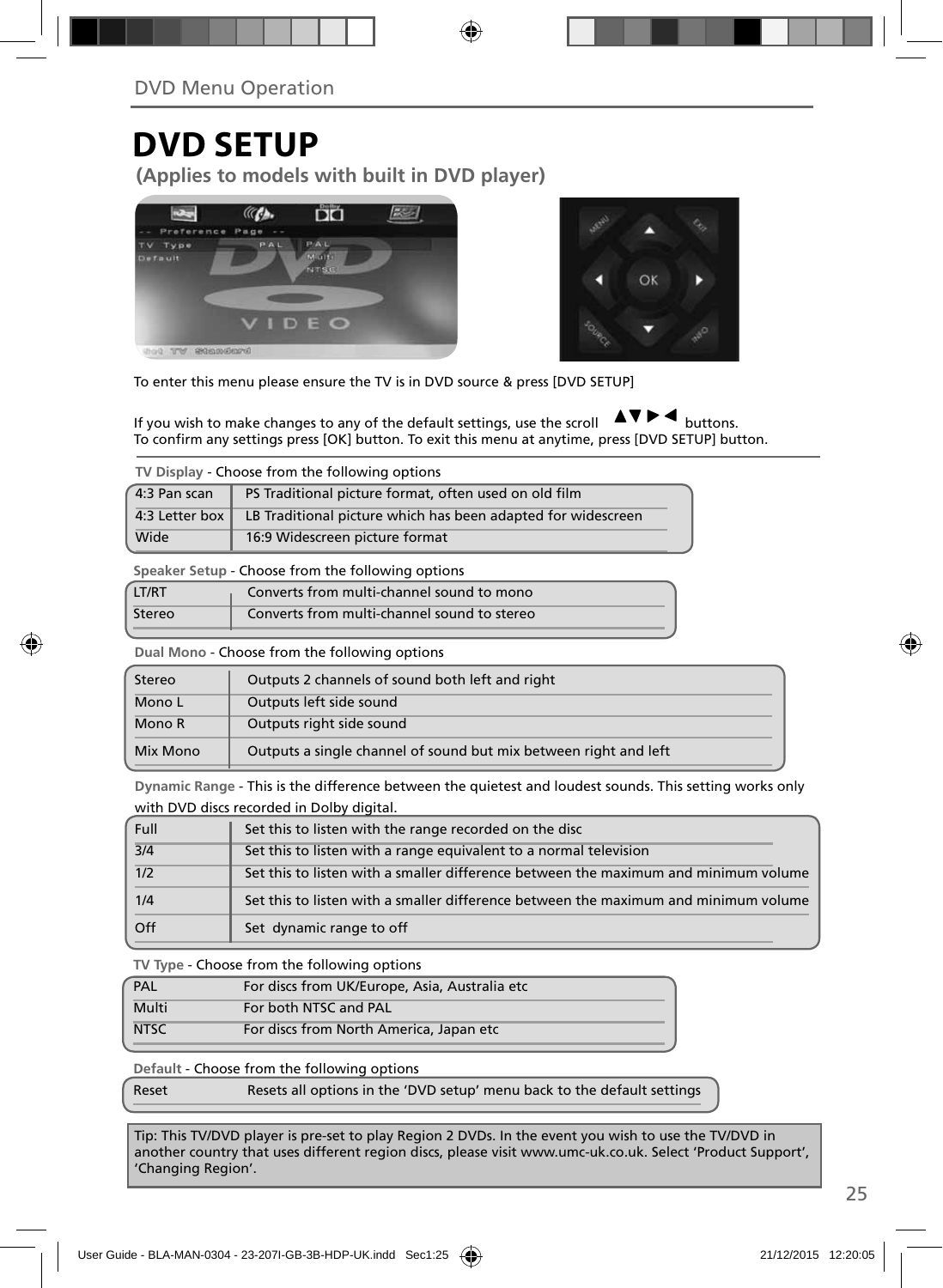# **7 DAY TV GUIDE**

TV Guide is available in Freeview TV mode. It provides information about forthcoming programmes (where supported by the Freeview channel). You can view the start and end time of all programmes and on all channels for the next 7 days and set reminders.

⊕

1) Press [TV GUIDE]. The following 7 Day TV Guide will appear..

#### 7 Day TV GUIDE 10 Years Younger: The Challenge Season 2 Support worker Janice Cassidy's lifestyle of long working hours and a penchant for tanning has taken its toll, while the stress of bringing up two daughters and heavy smoking has affected interior designer Shere Morady. Surgeon Jan Stanek and the team set out to provide 04 Aug 2010 10:42 BBC1 05:00-06:00 10 Years Younger: The Challenge 06:00-06:30 BBC<sub>2</sub> The Simpsons 06:30-07:00 ITV<sub>1</sub> Hollyoaks Channel 4 07:00-08:00 **Channel 4 News** How to Look Good Naked five 08:00-09:00 BBC<sub>3</sub> 09:00-10:00 Newlyweds: The One Year Itch 10:00-11:15 BBC4 **Big Brother** 11:15-11:45 The Big Bang Theory ITV2 # Record **Remind** · Prev Day - Next Day Move View **O** Display **EXIT** Exit

2) Navigate through the menu using  $\blacktriangle \blacktriangledown \blacktriangleright \blacktriangleleft$ 

You can now:

Record a programme by pressing RED (USB device must be connected) Set a reminder by pressing GREEN View a previous day by pressing YELLOW View the next day by pressing BLUE

3) Press [EXIT] to exit the 7 day TV Guide.

◈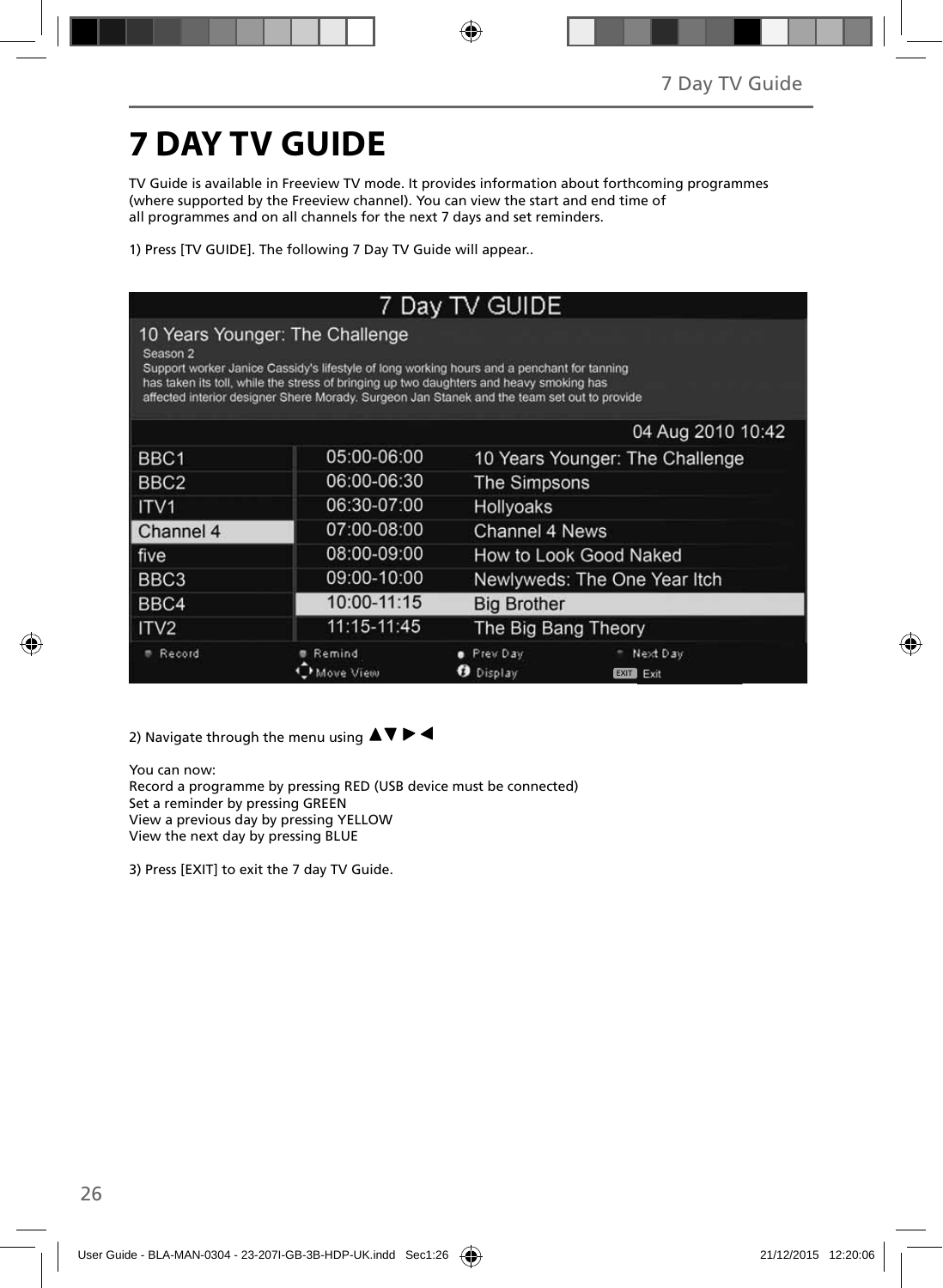# **USB RECORD - DIGITAL/FREEVIEW MODE**

USB RECORD – DIGITAL/FREEVIEW MODE

Built into this television is a USB record facility. This function is available in Digital/Freeview mode when used in conjunction with a compatible USB memory stick or USB hard drive. The benefits of this are as follows:

- Pause live TV and then playback, fast forward and rewind (up to live TV)
- One button record, if you decide you want to record the current programme
- Easy programmable recording from the 7 day TV Guide
- Record TV and watch/listen back on your computer/laptop

Due to the nature of the product, it is necessary to use a high speed USB memory stick (as the TV reads from and writes to the memory stick at the same time, some memory sticks may not be suitable)

You can purchase high speed memory sticks from some computer stores, alternatively, we have a selection of tested and compatible memory sticks available to purchase directly from the helpline/web site.

Minimum Specification - USB Memory Stick

| Read Speed         | 20 MB/s (Mega Byte Per Second) |  |
|--------------------|--------------------------------|--|
| <b>Write Speed</b> | 6 MB/s (Mega Byte Per Second)  |  |

**If you wish to use a USB portable hard drive larger than 32GB, please refer to the FAQ section at the rear of this user guide.**

### Pause Live TV (Time Shift)

Pausing Live TV is very simple.



 $-$  Press the play/pause button and the television will pause and the live content will be recorded. To resume watching press play/pause again.

 $\left(\cdot\right)$  - Press fast forward to go forward in a recording (i.e. to skip adverts)

 $\left(\bigstar\right)$  - Press fast rewind to go back in a recording (i.e. if you fast forwarded too far)

Tip: When you switch the TV to standby or change channel the Time Shift memory is wiped. To restart time shift you must press play/pause button.

### One Button Record

At any point in time you may decide to record the current channel that you are watching. To do this you need to press the red button highlighted below.



Tip: This television contains one TV tuner, therefore it can only record the channel you are watching or record one channel while the television is in standby mode.

Note: USB record function is only avilable in Digital/Freeview TV mode. Due to copyright laws and illegal copying/recording it is not possible to record to/from any other input/output source.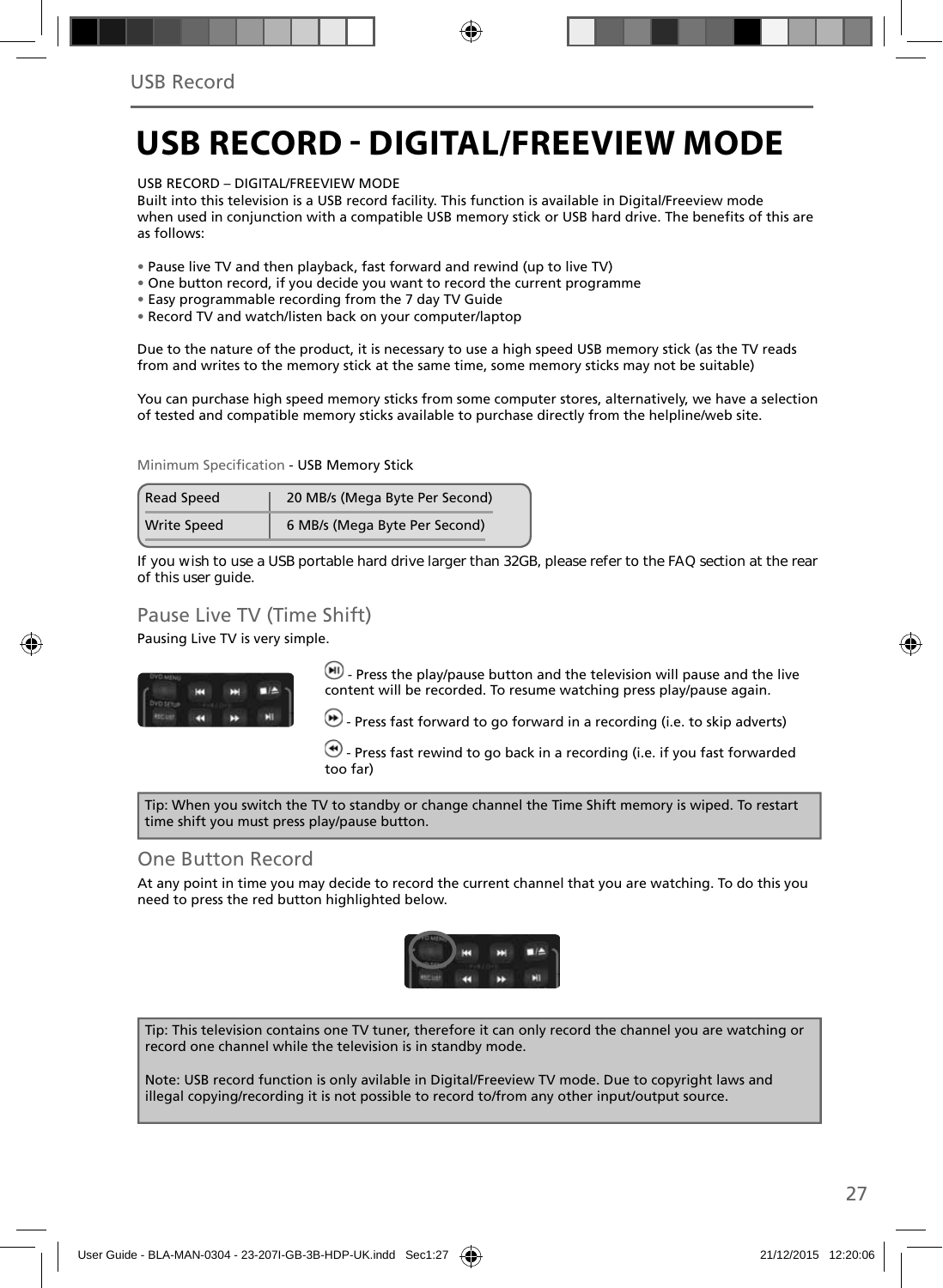## **USB MODE/MEDIA PLAYER**

USB mode offers playback of various different types of content that you have saved on your USB Memory Stick.

On switching to USB source the below menu screen will appear. The content will be divided into Photo, Music, Movie and Text based on file type.



1) You can navigate through the menus using the scroll  $\blacktriangle\blacktriangledown\blacktriangleright\blacktriangleleft$  buttons. To confirm the item you wish to play/view press [OK] button.



2) Select the drive you require. (If your drive only has 1 partition you will only see 1 item).



3) You can now access the item. Press OK to view. 4) Whilst viewing your media, you can control



the item by using the remote control buttons (below) or by pressing (INFO) to access the on-screen playback menu, you can now make your selection by using the  $\blacktriangle \blacktriangledown \blacktriangleright \blacktriangleleft$  and (OK) buttons on the remote control.



Tip: If you experience a playback issue, please ensure the files being used are the correct format (example - the picture plays but no sound) See technical specification page for compatible file types

Note: USB extension cables are not recommended as they can cause a reduction in picture/audio quality and stoppages during play back of USB content.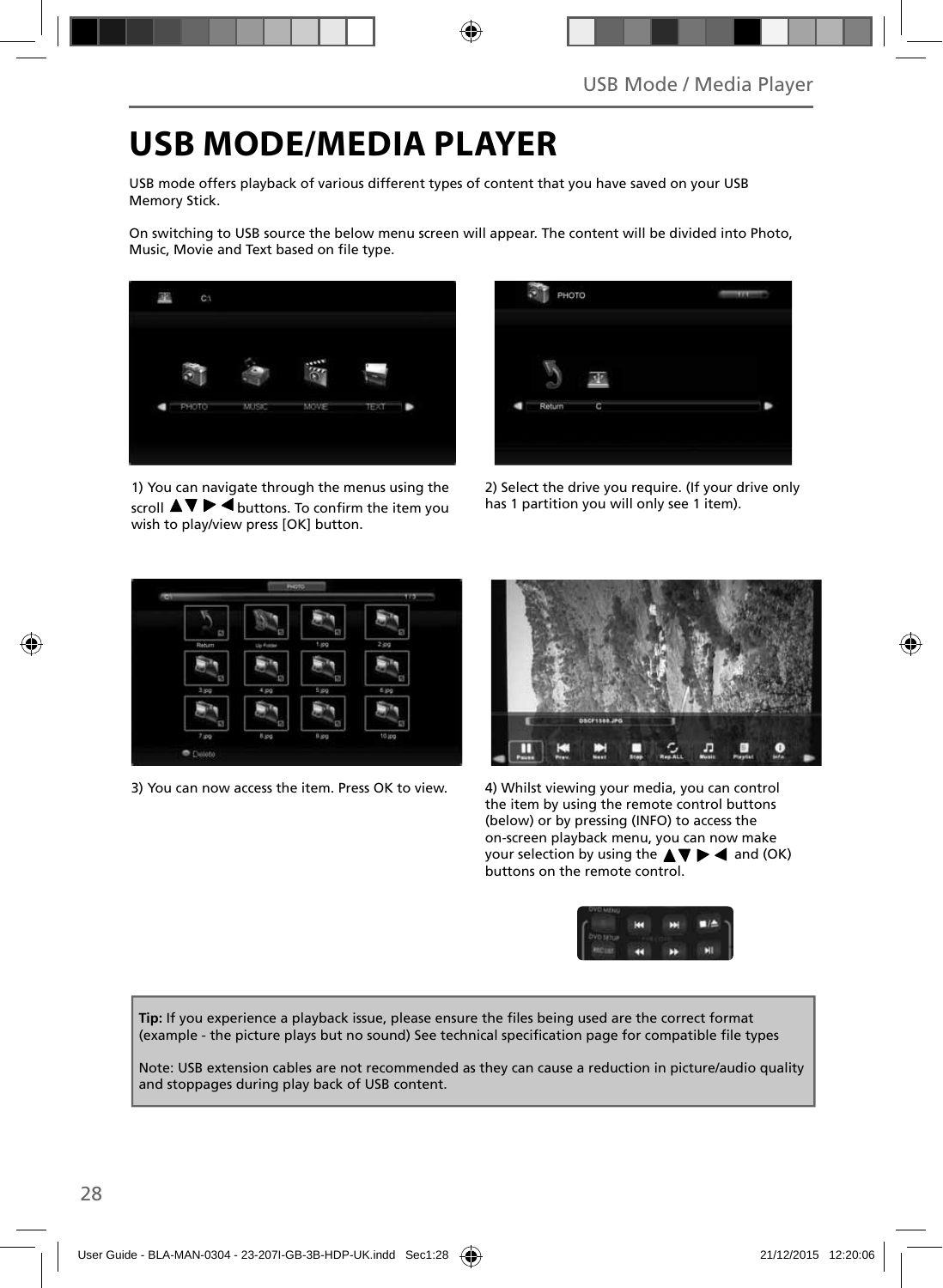## **USING YOUR TV WITH A SKY DIGITAL SET TOP BOX**

#### **Option 1) Connecting your TV to your Sky box (when both the TV and Sky Box are located in the same room)**

Depending on your Sky Box & TV model, connect either by SCART or HDMI cables (available separately).

If connecting by SCART, select the 'Input source' on the TV as SCART. If your TV does not have SCART, please refer to 'Connections' pages in this user guide for alternative ways to connect.

If connecting by HDMI, select the 'Input source' on the TV as HDMI (if the TV has more than 1 HDMI port, ensure you select the input source to match the HDMI numbered port on the rear of the TV).

If you wish to use your Sky remote to operate the TV's functions, you will need a Sky remote control (Revision 9 or later) and you will need to program a 4 digit code into it. See bottom of this page.

### **Option 2) Connecting your TV to your Sky box (when your Sky box is located in a different room to the TV)**

Please note, if you are adding a 'Magic Eye/TV Link' to your system so that you can use your Sky remote control to change the Sky channel in the room where the 2nd TV is located, please refer to the instructions included with the TV link/magic eye in order to ensure the RF or RF2 output on your Sky box is powered on. (The red LED light on the TV link/magic eye will light up if the RF / RF2 output is correctly set up) If you do not have the instructions that came with the TV link/magic eye, instructions on how to do it can be found on our web site.



Sky Box

Ŧ

SCART or HDMI cable

1) To tune the TV to the Sky box, on the 2nd TV, select the 'Analogue' input source.

2) Select the channel that you wish to store the Sky box/channel on. (If you do not use channels 1-5 because you no longer have analogue terrestrial channels after digital switchover, you may choose to select channel 1 to store the Sky box/channel, if you still have and use analogue channels 1-5, you may for example decide that channel 6 is the best option for you).

3) Press the corresponding number on the remote control to select the desired analogue channel chosen as per point 2 above.

4) On the TV remote control, press Menu. Now navigate through the menus to select Manual Tuning or Analogue Manual tuning (refer to the Tuning/Channel menu section of this user guide if necessary)

5) Manually tune in the channel (usually, the Sky box is at a frequency between 800Mhz and 850Mhz) once the Sky box/channel is found, press 'OK' to store it.

If you wish to use your Sky remote to operate the TV's functions, you will need a Sky remote control (Revision 9 or later) and you will need to programme a 4 digit code into it. See below.

#### **Using a Sky remote or a universal remote to operate your TV**

**Sky remote control** - If you wish to use your Sky remote to operate the basic functions of your TV, you need to program a 4 digit code into it. Please note - you will need a Sky Revision 9 remote control (or later). **The code required for this television is 2134.** If you wish to upgrade/replace your existing Sky remote control to the latest version, you can do so on our website.

**Universal remote control** - If you wish to use a Universal remote control to operate your TV, please refer to the website for a full list of codes. (Please note we only have codes for One for All branded remote controls, if you have an alternative brand of Universal remote, please refer to the manufacturer for the code.)

↔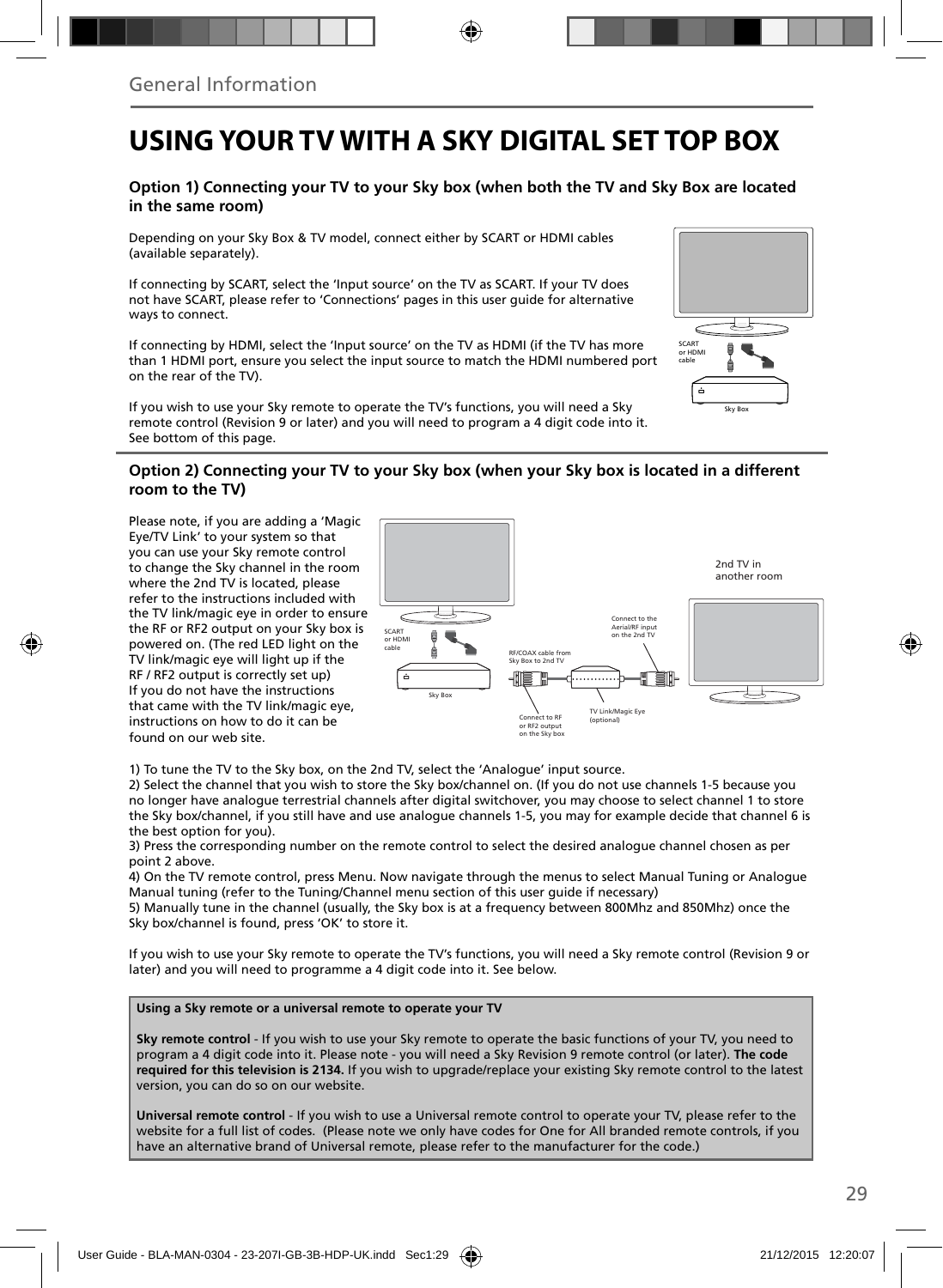# **FREQUENTLY ASKED QUESTIONS**

◈

| General                    | I would like to have louder<br>sound by connecting additional<br>speakers.                                                            | 1) Use the 3.5mm headphone output and a 3.5mm to phono cable (available separately) to<br>connect to an amplifier/surround sound system. Please note this will deactivate the TV's built<br>in speakers.<br>2) Connect a COAX cable from the TV's COAX output to your amplifier/surround systems<br>COAX input.                                                                                                                                                                                                                                                                                                                     |  |
|----------------------------|---------------------------------------------------------------------------------------------------------------------------------------|-------------------------------------------------------------------------------------------------------------------------------------------------------------------------------------------------------------------------------------------------------------------------------------------------------------------------------------------------------------------------------------------------------------------------------------------------------------------------------------------------------------------------------------------------------------------------------------------------------------------------------------|--|
| General                    | Why are some options in the<br>menu unavailable and greyed<br>out.                                                                    | Some options are only available in certain sources, i.e. HDMI. They are<br>unavailable in the other sources where they have no affect.                                                                                                                                                                                                                                                                                                                                                                                                                                                                                              |  |
| General                    | Can I stop my TV automatically<br>turning off after 4hrs?                                                                             | Yes, in the 'Time' menu settings, scroll down to Auto standby and select OFF.                                                                                                                                                                                                                                                                                                                                                                                                                                                                                                                                                       |  |
| TV                         | I have tuned in Digital TV but I<br>am not receiving any or all of the<br>channels and/or the channels I<br>receive are breaking up.  | 1) Check you are in an area that can receive Freeview/Saorview, visit www.freeview.co.uk or<br>www.saorview.ie<br>2) Check you are using an aerial that is able to receive a good digital signal. In most cases,<br>you will need an outdoor digital hi-gain/wideband aerial. In areas that have excellent<br>digital coverage, you may be able to use a loft type aerial but it is highly likely that you will<br>also need to connect a booster between the back of the TV and the TV aerial wall socket.<br>Unfortunately, to receive a good enough digital signal, it is not possible to use a portable/<br>indoor type aerial. |  |
| TV                         | I have re-tuned my television<br>but when I switch it off it is not<br>storing the channels.                                          | If the TV does not save the channels when you power it off, it's likely the channel database<br>has become corrupt.<br>1) Turn off the TV.<br>2) Remove the RF/Aerial cable from the rear of the TV and then turn the TV back on again.<br>3) Using the remote control, press Menu followed by 8-8-8-8 to enter the initial setup/first<br>time installation menu.<br>4) Press OK (let the TV run the full tuning process).<br>5) Once completed, turn off the TV, reconnect the RF/Aerial cable then turn the TV back<br>on again.<br>6) Repeat steps 3 & 4.                                                                       |  |
| <b>VCR/DVD</b><br>Recorder | I have connected the TV to my<br>VCR or DVD Recorder via SCART<br>but it is not recording.                                            | In addition to connecting via SCART, you should connect the aerial cable from the wall<br>socket to your VCR/DVD Recorder and another aerial cable from the VCR/DVD Recorder to<br>the TV.                                                                                                                                                                                                                                                                                                                                                                                                                                          |  |
| <b>Game Consoles</b>       | I have connected my<br>Playstation/Xbox to the TV via<br>HDMI, but I am not receiving<br>any pictures or sound on my<br>Television.   | 1) Ensure the TVs' source is set to HDMI.<br>2) Check your settings on your Playstation/Xbox are as per the Playstation/Xbox<br>instruction manual.                                                                                                                                                                                                                                                                                                                                                                                                                                                                                 |  |
| <b>Game Consoles</b>       | I have connected my<br>Playstation/Xbox to the TV via<br>Component cables (red, green<br>& blue) but I am not receiving<br>any sound. | Component cables only provide HD pictures. For the sound you will need to connect the red<br>& white audio cables on the Playstation/Xbox to the red & white phono inputs (or mini AV<br>input where fitted) on the rear of the TV. Please refer to the 'Connections' pages.                                                                                                                                                                                                                                                                                                                                                        |  |
| System Lock                | I have changed the password<br>on the television and now<br>forgotten it.                                                             | There is a master password of 4711, to gain access to the TV menu and reset the<br>normal password.                                                                                                                                                                                                                                                                                                                                                                                                                                                                                                                                 |  |
| USB Mode                   | I have inserted a USB Memory<br>Key, but the TV does not<br>recognise it.                                                             | Ensure the USB Memory Key is formatted to type FAT32.                                                                                                                                                                                                                                                                                                                                                                                                                                                                                                                                                                               |  |
| <b>USB Mode</b>            | Using a USB portable hard drive<br>/ larger than 32GB.                                                                                | If you wish to use a portable hard drive larger than 32GB, please note that it must be<br>formatted to the FAT32 file system in order to operate on this TV. Windows XP/Vista<br>computers are only capable of formatting up to 32GB, therefore, you will need a software<br>programme/utility to format larger hard drives.<br>Please refer to the website, www.umc-uk.co.uk, for more information.                                                                                                                                                                                                                                |  |

◈

◈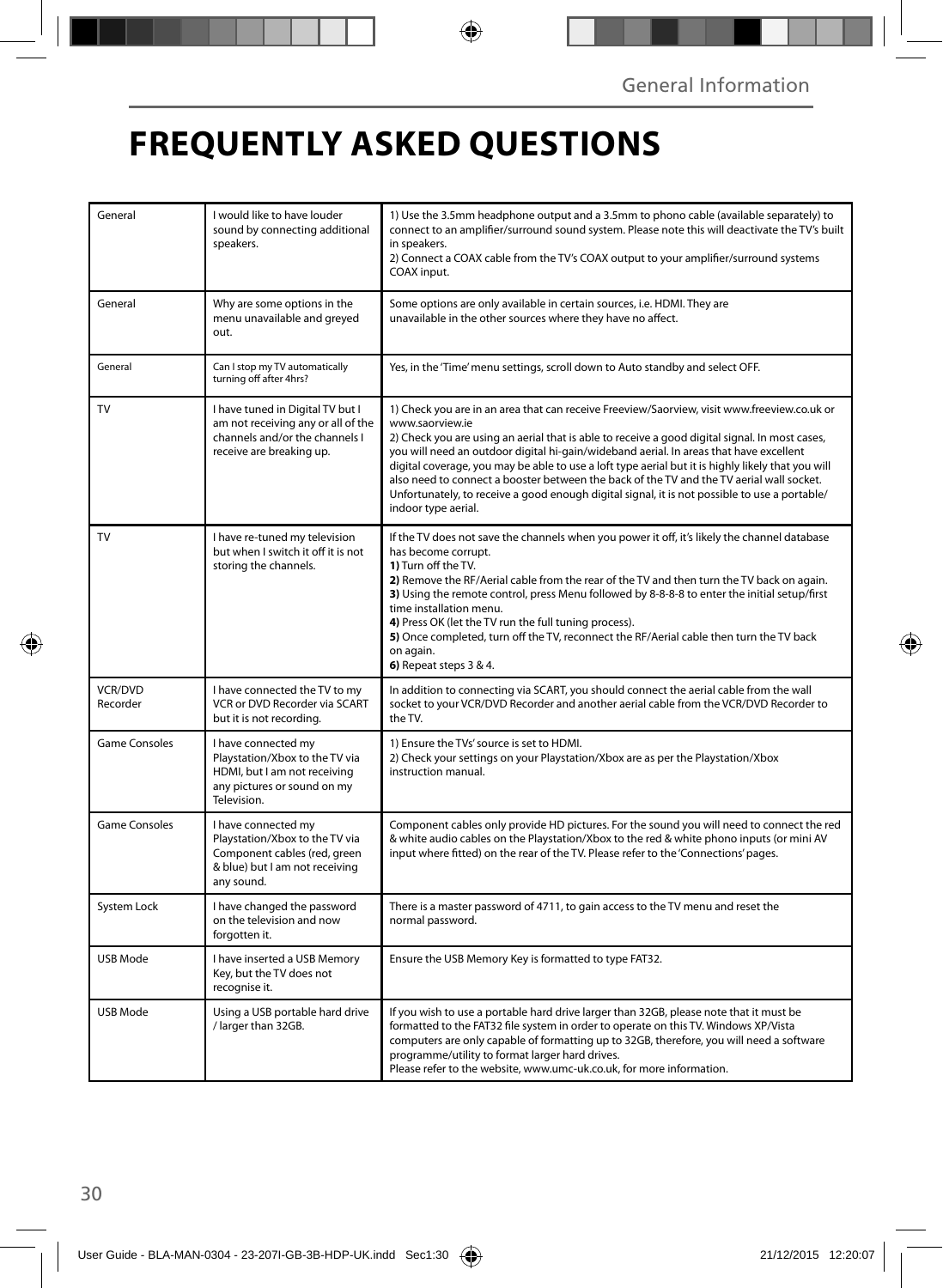◈

# **FREQUENTLY ASKED QUESTIONS**

| <b>DVD</b>        | I have inserted a disc but it is<br>not playing.                                        | 1) Ensure you have inserted the disc facing the correct way.<br>2) Ensure the disc is clean and is not scratched.<br>3) Some copied discs will not play.<br>4) Check the DVD is a region 2 disc - to change the region of the DVD player, refer to<br>www.umc-uk.co.uk, select 'Changing DVD Region' in the 'Product Support' section                                                            |  |
|-------------------|-----------------------------------------------------------------------------------------|--------------------------------------------------------------------------------------------------------------------------------------------------------------------------------------------------------------------------------------------------------------------------------------------------------------------------------------------------------------------------------------------------|--|
| <b>DVD</b>        | I have pressed the eject button<br>but the disc is not coming out.                      | To eject the disc hold the stop/eject button for 4 seconds.                                                                                                                                                                                                                                                                                                                                      |  |
| <b>USB Record</b> | I cannot change the channel,<br>access the menu or use the red<br>button.               | During time shift you cannot change the channel, access the menu or use the red button.                                                                                                                                                                                                                                                                                                          |  |
| <b>USB Record</b> | When using the USB to record<br>the picture 'breaks up' or<br>experience loss of sound. | Check the USB memory stick meets the minimum read speed requirements. Standard<br>definition channels require a read speed of 20 MB/s (Mega Byte per second) and a<br>write Speed of 6 MB/s (Mega Byte per second) HD channels require the read speed of 80<br>MB/s (Mega Byte per second) and a write speed of 40 MB/s (Mega Byte per second). USB 3.0<br>sticks should be used where possible. |  |

◈

◈

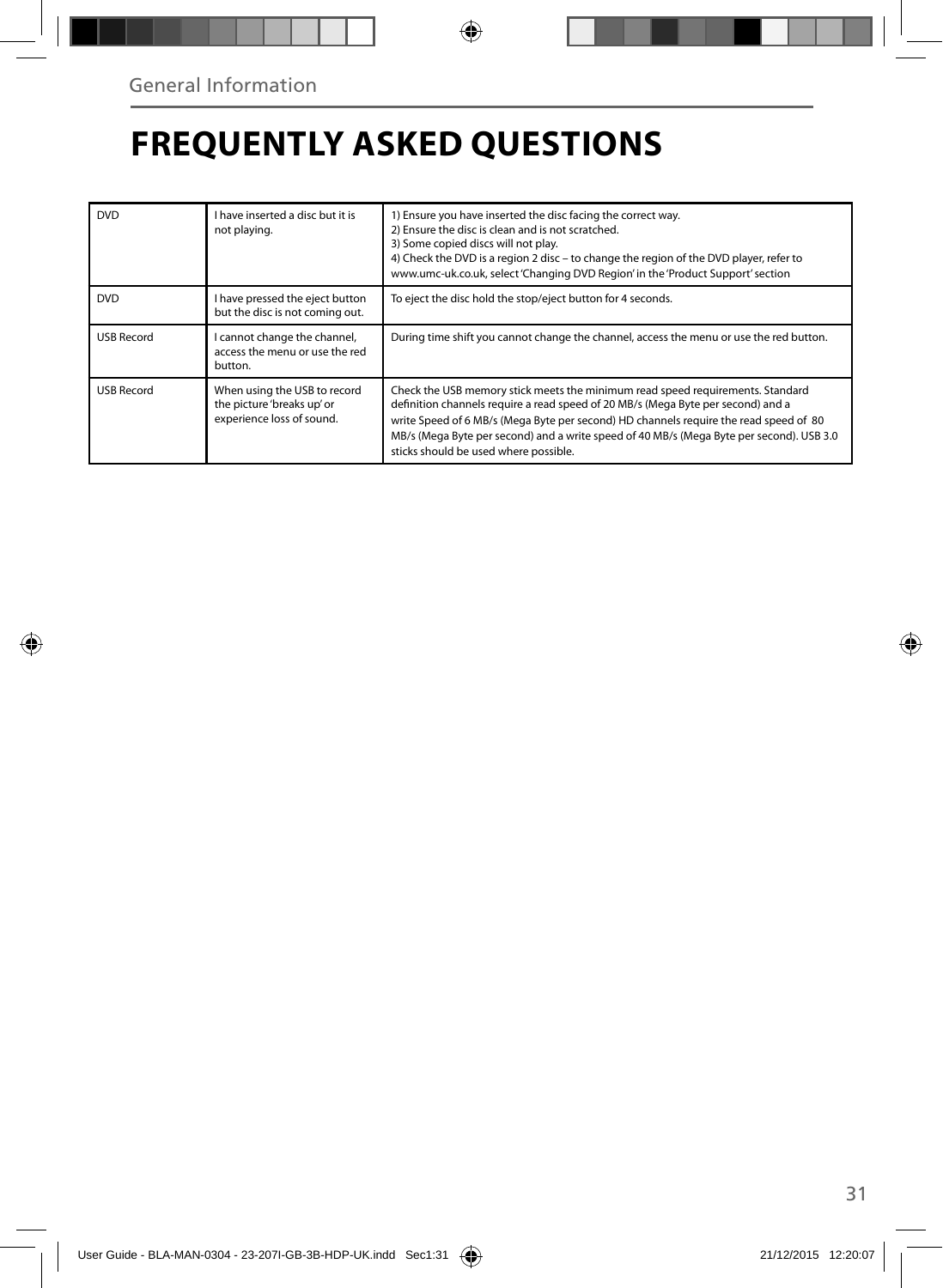# **TECHNICAL SPECIFICATION**

## **Product fiche**

| <b>Supplier</b>                                                                                                                                                                                                  | <b>Blaupunkt</b>   |  |
|------------------------------------------------------------------------------------------------------------------------------------------------------------------------------------------------------------------|--------------------|--|
| <b>Model ID</b>                                                                                                                                                                                                  | 23/207I-GB-3B-HDP  |  |
| Energy efficiency class                                                                                                                                                                                          | A                  |  |
| Visible screen size (diagonal)                                                                                                                                                                                   | 58 cm / 23 inches  |  |
| On mode power consumption                                                                                                                                                                                        | 20.0 W             |  |
| Annual energy consumption *1                                                                                                                                                                                     | 29 kWh             |  |
| Standby power consumption *2                                                                                                                                                                                     | < 0.50 W           |  |
| Off mode power consumption                                                                                                                                                                                       | 0 <sub>W</sub>     |  |
| Screen resolution                                                                                                                                                                                                | 1366 (H) x 768 (V) |  |
| *1: Energy consumption XYZ kWh per year, based on the power consumption of the television<br>operating 4 hours per day for 365 days. The actual energy consumption will depend on how the<br>television is used. |                    |  |

 $\bigoplus$ 

\*2: When the TV is turned off with the remote control/standby button and no function is active.

## **Additional Technical Information**

| <b>RF</b>                       | 75 ohm Antenna / Analog / DVB                                                                                                             |
|---------------------------------|-------------------------------------------------------------------------------------------------------------------------------------------|
| Inputs                          | 2 x HDMI, 1 x USB, 1 x SCART,<br>1 x Component/Y Pb Pr, 1 x Composite/Video,<br>1 x shared audio for Composite/Video &<br>Component/YPbPr |
| Sound Outputs                   | 1 x 3.5mm Headphone, 1 x COAX audio output                                                                                                |
| Speaker / Amplifier Watts (RMS) | $2 \times 3$                                                                                                                              |
| Voltage and power consumption   | 110-240y 50 / 60Hz<br>20/50W (ecomode/max)                                                                                                |
| Dimensions including stand (mm) | 550W x 380H x 140D                                                                                                                        |
| Net weight (Kgs)                | 3.6                                                                                                                                       |
| <b>Wall Mounting</b>            | VESA 100 x 100 (mm)                                                                                                                       |

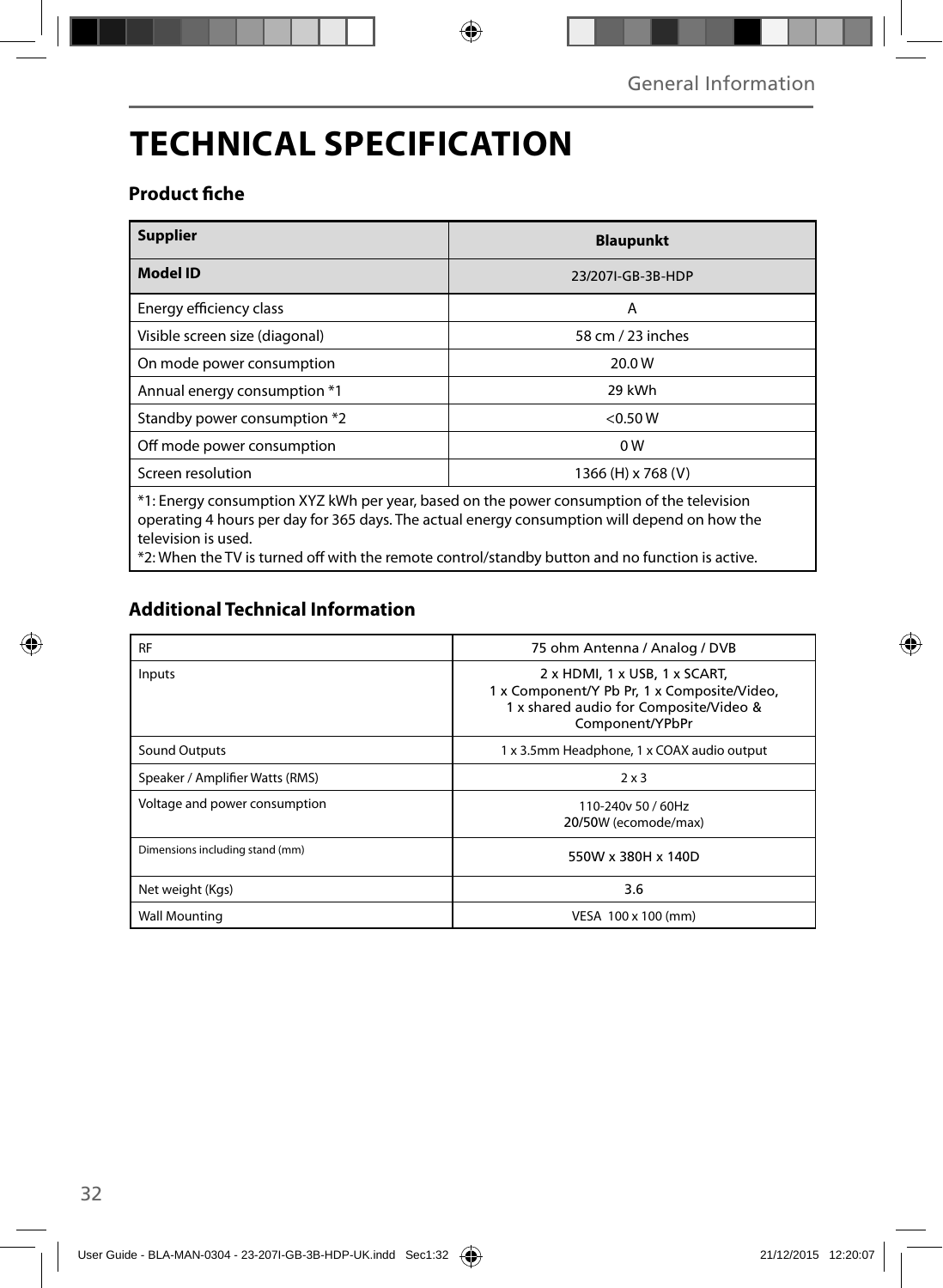⊕

# **TECHNICAL SPECIFICATION**

## **Compatible files in USB Mode**

| Media | File Ext.     | Codec                                   |                         |                                                                               |
|-------|---------------|-----------------------------------------|-------------------------|-------------------------------------------------------------------------------|
|       |               | Video                                   | Audio                   | Remark                                                                        |
|       | .mpg          | MPEG-1, MPEG-2                          |                         | Max Resolution: 1920x1080<br>Max Data rate: 40 Mbps                           |
|       | .avi          | Xvid, MJPEG,<br>MPEG-4 SP/ASP.<br>H.264 |                         |                                                                               |
|       | .ts           | MPEG-2, H.264                           |                         |                                                                               |
| Movie | .mov/<br>.mkv | MPEG-4 SP/ASP,<br>H.264                 | MP3, WMA,<br><b>AAC</b> | Max Resolution: 1920x1080<br>Max Data rate: 20 Mbps                           |
|       | .dat          | MPEG-1                                  |                         |                                                                               |
|       | mp4           | MPEG-4 SP/ASP,<br>H.264                 |                         |                                                                               |
|       |               | MPEG-1, MPEG-2                          |                         | Max Resolution: 720x576                                                       |
|       | .vob          | MPEG-2                                  |                         | Max Data rate: 40 Mbps                                                        |
|       | mp3.          |                                         | MP3                     | Sample Rate 8K-48KHz<br>Bit rate: 32K - 320Kbps                               |
| Music | .wma          |                                         | <b>WMA</b>              | Channel: Mono/Stereo                                                          |
|       | .m4a/<br>.aac |                                         | <b>AAC</b>              | Sample Rate 16K-48KHz<br>Bit rate: $32K \sim 442Kbps$<br>Channel: Mono/Stereo |
|       | .jpg/         | Progressive JPEG                        |                         | Max Resolution: 1024x768                                                      |
|       | .jpeg         | <b>Baseline JPEG</b>                    |                         | Max Resolution: 8192x8192                                                     |
| Photo | .bmp          | <b>BMP</b>                              |                         | Max Resolution: 6500x6500<br>Pixel Depth 1/4/8/16/24/32 bpp                   |
|       | .png          | Non-Interlaced                          |                         | Max Resolution: 3000x3000                                                     |
|       |               | Interlaced                              |                         | Max Resolution: 1500x1500                                                     |

◈

33